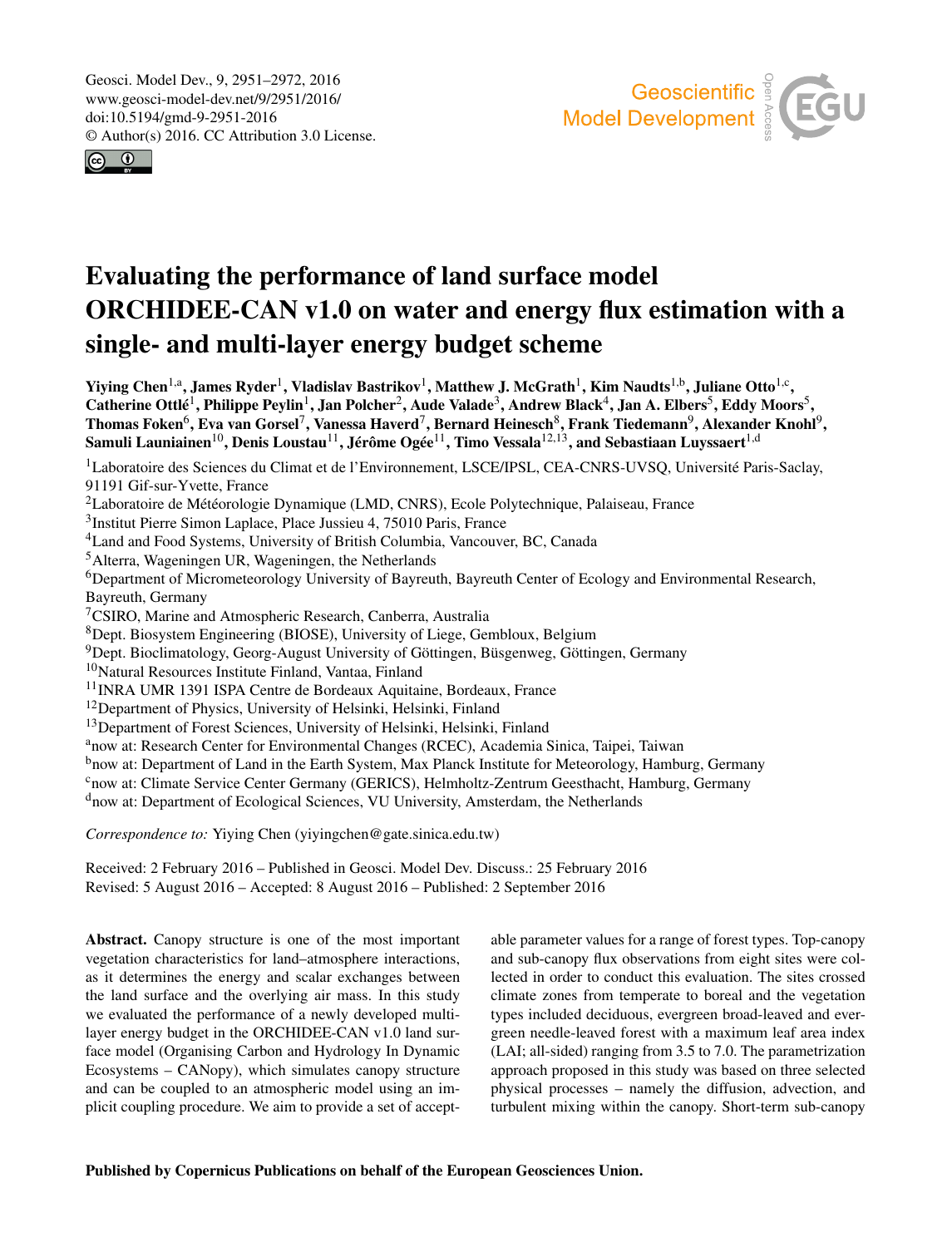observations and long-term surface fluxes were used to calibrate the parameters in the sub-canopy radiation, turbulence, and resistance modules with an automatic tuning process. The multi-layer model was found to capture the dynamics of sub-canopy turbulence, temperature, and energy fluxes. The performance of the new multi-layer model was further compared against the existing single-layer model. Although the multi-layer model simulation results showed few or no improvements to both the nighttime energy balance and energy partitioning during winter compared with a single-layer model simulation, the increased model complexity does provide a more detailed description of the canopy micrometeorology of various forest types. The multi-layer model links to potential future environmental and ecological studies such as the assessment of in-canopy species vulnerability to climate change, the climate effects of disturbance intensities and frequencies, and the consequences of biogenic volatile organic compound (BVOC) emissions from the terrestrial ecosystem.

## 1 Introduction

Today's Earth system models (ESMs) integrate ocean, ice sheet, atmosphere, and land surface in order to provide a powerful tool to simulate the Earth's past, present, and future climates [\(Drobinski et al.,](#page-19-0) [2012\)](#page-19-0). In such a model, the land surface sub-model provides the surface fluxes to the atmospheric sub-model, affects the dynamics of the planetary boundary layer, and exerts a strong influence on the climate. The dynamics of the simulated surface fluxes rely on the land surface sub-model that, over the past 40 years, has evolved from a simple bucket model approach towards sophisticated soil–vegetation–atmosphere transfer (SVAT) schemes [\(Pit](#page-21-0)[man,](#page-21-0) [2003;](#page-21-0) [Stöckli and Vidale,](#page-21-1) [2005\)](#page-21-1).

Although present-day land surface models differ from each other in their formulation and details, their performances show similar deficiencies. For example, imposing the same land cover changes to seven land surface models resulted in diverging climate effects. Amongst other factors, this divergence was due to the parametrization of albedo and the representation of evapotranspiration for different land cover types [\(Pitman et al.,](#page-21-2) [2009\)](#page-21-2). Difficulties in reproducing fluxes of sensible and latent heat for a wide range of vegetation types have been ascribed to the so-called "bigleaf" approach [\(Bonan,](#page-19-1) [1996;](#page-19-1) [Sellers et al.,](#page-21-3) [1996;](#page-21-3) [Dickinson](#page-19-2) [et al.,](#page-19-2) [1998;](#page-19-2) [Jiménez et al.,](#page-20-0) [2011\)](#page-20-0) which treats the surface as a isothermal large leaf. Potentially, representing the vertical canopy structure in detail and simulating radiation partitioning and turbulent transport within the vegetation will result in an improved determination of sensible and latent heat flux estimates [\(Baldocchi and Wilson,](#page-18-0) [2001;](#page-18-0) [Ogée et al.,](#page-20-1) [2003;](#page-20-1) [Bonan et al.,](#page-19-3) [2014\)](#page-19-3). For example, several multi-layer SVAT schemes have been proposed and validated with site-level observations [\(Ogée et al.,](#page-20-1) [2003;](#page-20-1) [Staudt et al.,](#page-21-4) [2011;](#page-21-4) [Haverd](#page-20-2) [et al.,](#page-20-2) [2012;](#page-20-2) [Launiainen et al.,](#page-20-3) [2015\)](#page-20-3). These studies demonstrated that both top-canopy and within-canopy fluxes and micrometeorological profiles could be captured by means of a sophisticated parametrization scheme to describe the vegetation dynamics and the coupling between the atmosphere and the canopy.

Because the standard version of ORCHIDEE (Organising Carbon and Hydrology In Dynamic Ecosystems) makes use of a big-leaf approach [\(Ducoudré et al.,](#page-19-4) [1993;](#page-19-4) [Krin](#page-20-4)[ner et al.,](#page-20-4) [2005\)](#page-20-4), improved model capacity and performance were aimed for by implementation of a multi-layer energy budget scheme [\(Ryder et al.,](#page-21-5) [2016\)](#page-21-5) that was integrated with vertically discrete reflectivity, photosynthesis, stomatal resistance, and carbon allocation schemes. This new design resulted in a new version of ORCHIDEE named ORCHIDEE-CAN (ORCHIDEE-CANopy, revision 2290) [\(Naudts et al.,](#page-20-5) [2015\)](#page-20-5). Despite its code including a multi-layer energy budget scheme [\(Ryder et al.,](#page-21-5) [2016\)](#page-21-5), ORCHIDEE-CAN is currently applied using a single-layer energy budget, due to a lack of validated parameters for the multi-layer energy budget scheme.

In [Ryder et al.](#page-21-5) [\(2016\)](#page-21-5), the model was developed and tested for a single site. In this study, we compiled a set of within-canopy and above-canopy measurements of energy, water, and  $CO<sub>2</sub>$  fluxes and used these data to parametrize and validate the new multi-layer energy budget scheme in the ORCHIDEE-CAN v1.0 (revision 2754) global-scale land surface model. The data set allowed us to test the model under diverse environmental conditions in order to demonstrate that the numerics can deal with the variation that can be found in global ecosystems. For this we granted ourselves the freedom to derive a separate parameter set for each site. Model performance of the new multi-layer parametrization was compared against the existing single-layer model. By doing so we learned about the strengths and weaknesses of the model and its parameters. In subsequent studies, we will have to derive a single parameter set for each plant functional type (PFT) and test how well the model reproduces global patterns in, for example, evapotranspiration.

# 2 Methodology

## 2.1 Multi-layer energy budget scheme

The multi-layer energy budget scheme used in this study was developed for global land surface models [\(Ryder et al.,](#page-21-5) [2016\)](#page-21-5) and the calculations differ from the more common big-leaf energy budget scheme in three aspects. The new scheme calculates the following: (a) within-canopy longwave and shortwave radiation based on a vertical leaf area index (LAI;  $m^2 m^{-2}$ ) profile, (b) a within-canopy and belowcanopy wind profile based on the vertical LAI profile, and (c) the dependency of stomatal resistance and aerodynamic resistance based on the microclimatological conditions along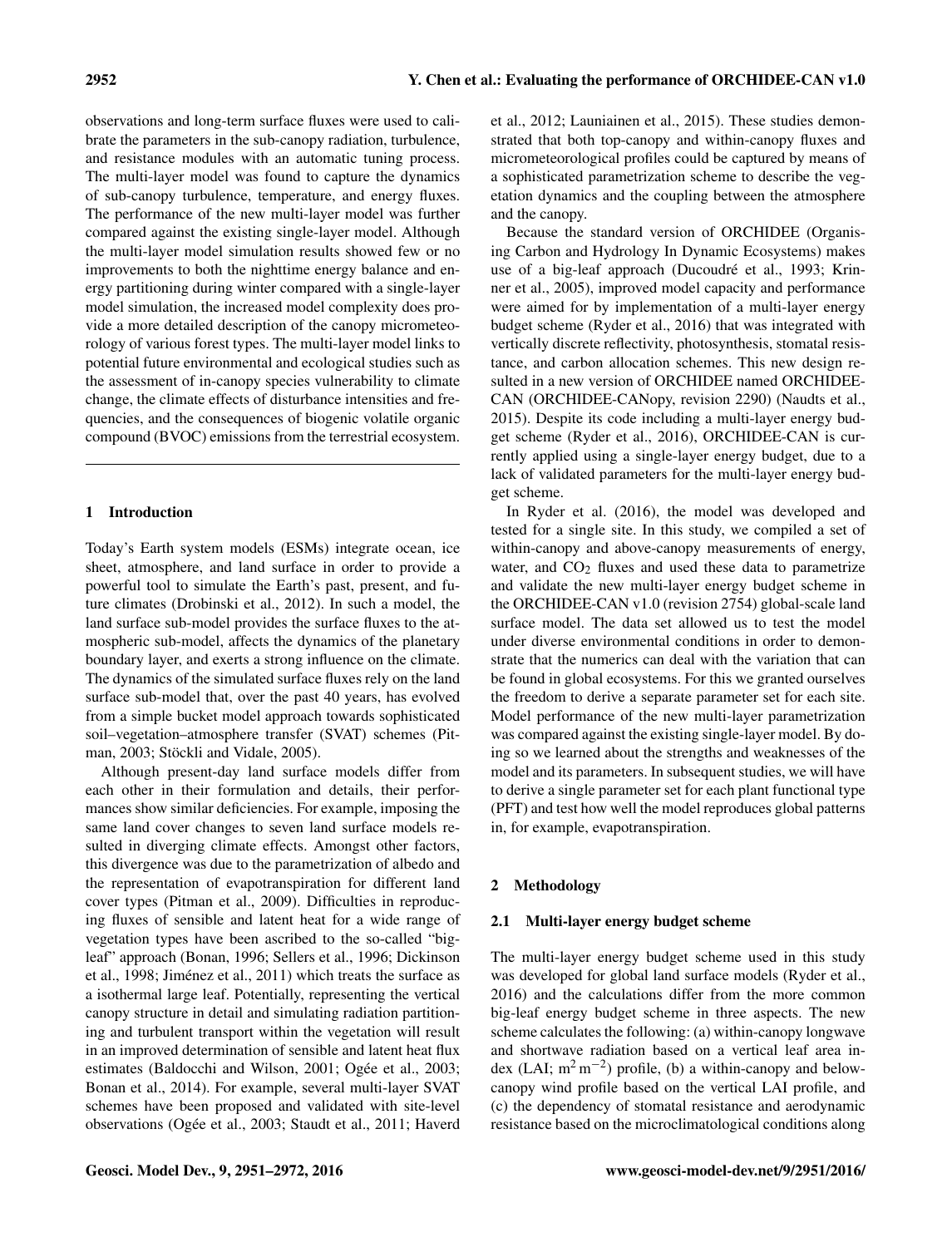<span id="page-2-0"></span>

|  |  |  |  |  | <b>Table 1.</b> Symbolic notation used throughout the paper. |  |
|--|--|--|--|--|--------------------------------------------------------------|--|
|--|--|--|--|--|--------------------------------------------------------------|--|

| Symbol                    | Description                                                                 | Unit                                      |
|---------------------------|-----------------------------------------------------------------------------|-------------------------------------------|
| $a_1, a_2, a_3, a_4, a_5$ | tuning coefficients for $C_{\text{Deff}}$                                   | unitless                                  |
| $a_6$                     | factor ceiling of the slope                                                 | unitless                                  |
| a <sub>7</sub>            | critical friction velocity in the middle point of the S-shape function      | unitless                                  |
| $a_8$                     | factor to constrain the S-shape function                                    | unitless                                  |
| a9                        | threshold for vegetation cover                                              | unitless                                  |
| $a_{10}$                  | linear weighting factor                                                     | unitless                                  |
| А                         | assimilation rate                                                           | $\mu$ mol m <sup>-2</sup> s <sup>-1</sup> |
| $C_{\rm Deff}$            | effective drag coefficient                                                  | unitless                                  |
| $C_{\rm S}$               | concentration of CO <sub>2</sub> at leaf surface                            | ppm                                       |
| $C_{\text{D},i}$          | vertically discretized estimate for canopy drag coefficient                 | unitless                                  |
| $D_{h, air}$              | heat diffusivity of air                                                     | $\mathrm{cm}^2\mathrm{\,s}^{-1}$          |
| $D_{h,H_2O}$              | heat diffusivity of water vapour                                            | $\mathrm{cm}^2\,\mathrm{s}^{-1}$          |
| d <sub>1</sub>            | characteristic leaf length                                                  | m                                         |
| $f_{P\, \rm gap}$         | over-story gap probability from $P$ gap fraction                            | $m^2m^{-2}$                               |
| $G_{\text{veg}}$          | logic variable to indicate the growth status of the vegetation              | unitless                                  |
| 80                        | residual stomatal conductance if the irradiance approaches zero             | $\mathrm{m}\,\mathrm{s}^{-1}$             |
| $h_{\rm S}$               | relative humidity at leaf surface                                           | $\%$                                      |
| $h_{\rm c}$               | canopy height                                                               | m                                         |
| $k_i$                     | diffusivity for level $i$                                                   | $m^2 s^{-1}$                              |
| $k_i^*$                   | modified diffusivity for level i                                            | $m^2 s^{-1}$                              |
| $k_{\text{surf}}$         | conductance for the surface-atmosphere interface                            | $\mathrm{m}\,\mathrm{s}^{-1}$             |
| $LAI_i$                   | leaf area index at level i                                                  | $m^2m^{-2}$                               |
| Nu                        | Nusselt number                                                              | unitless                                  |
| $P_{\text{m},i}$          | momentum shielding factor                                                   | unitless                                  |
| PAI                       | plant area index                                                            | $m^2m^{-2}$                               |
| R                         | correlation coefficient between the simulation and the observation          | unitless                                  |
| $R_0$                     | maximum correlation coefficient                                             | unitless                                  |
| $R_{\text{b},i}$          | boundary layer resistance at level $i$ for heat                             | $\rm{~s~m^{-1}}$                          |
| $R'_{\text{b},i}$         | boundary layer resistance at level $i$ for water vapour                     | $\rm{~s~m^{-1}}$                          |
| $R_{\rm s,i}$             | stomatal resistance at level i                                              | $\rm{~s~m^{-1}}$                          |
| Re                        | Reynold's number                                                            | unitless                                  |
| <b>SLA</b>                | specific leaf area                                                          | $m^2 g^{-1}$                              |
| $S_{\rm T}$               | Taylor skill score                                                          | unitless                                  |
| $T_{\text{week}}$         | weekly mean air temperature                                                 | K                                         |
| $T_g$                     | temperature threshold for under-story phenology                             | K                                         |
| $T_{\rm L}$               | Lagrangian timescale                                                        | $\mathbf S$                               |
| $u_*$                     | friction velocity                                                           | $\mathrm{m}\,\mathrm{s}^{-1}$             |
| $u_i$                     | velocity at level i                                                         | $\mathrm{m}\,\mathrm{s}^{-1}$             |
| $V_{\rm cmax}$            | carboxylation capacity                                                      | $\mu$ mol m <sup>-2</sup> s <sup>-1</sup> |
| $W_{\rm br}$              | weighting parameter for boundary layer resistance                           | unitless                                  |
| $W_{\rm nf}$              | near-field weighting factor                                                 | unitless                                  |
| $W_{\rm sf}$              | weighting parameter for soil-atmosphere conductance                         | unitless                                  |
| $W_{\rm sr}$              | linear reduction parameter for stomatal resistance                          | unitless                                  |
| $\beta_3$                 | fraction of potential plant transpiration realized                          | unitless                                  |
| $\beta_4$                 | fraction of soil evaporation realized                                       | unitless                                  |
| $\mu$                     | kinematic viscosity of air                                                  | $\mathrm{cm}^2\,\mathrm{s}^{-1}$          |
| $\hat{\sigma}_f$          | ratio of the variance of the simulations over the variances of observations | unitless                                  |
| $\sigma_{\rm w}$          | standard deviation in vertical velocity                                     | $\mathrm{m}\,\mathrm{s}^{-1}$             |

the LAI profile. All symbols are explained in Table [1.](#page-2-0) In the following paragraphs these calculations are further described.

a. The multi-layer energy budget scheme makes use of the longwave radiation transfer scheme proposed by [Gao](#page-19-5) [et al.](#page-19-5) [\(1989\)](#page-19-5) and [Gu et al.](#page-19-6) [\(1999\)](#page-19-6). The scheme simulates longwave radiation transport, as well as scattering and absorption, along a vertically layered leaf area distribution. The simulated longwave radiation within a layer depends on the emitted longwave radiation by all of its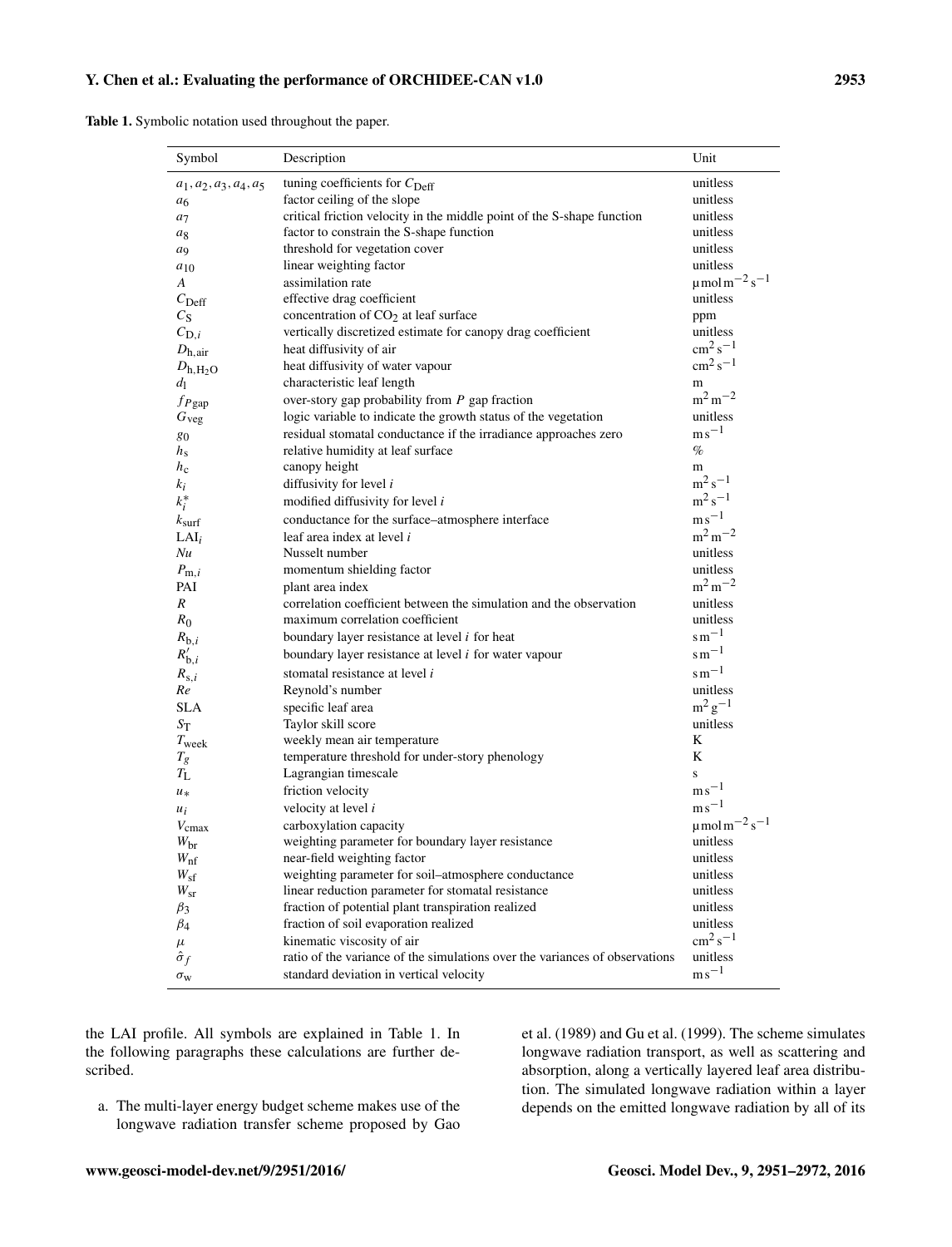neighbouring layers. The shortwave radiation transfer scheme, developed by [Pinty et al.](#page-21-6) [\(2006\)](#page-21-6), was applied to the albedo calculation. The scheme computes the absorption, transmission, and reflection of incoming radiation by vegetation canopies, which depends on the solar zenith angle, the type of illumination (direct or diffuse), the vegetation type, and the vegetation structure. This scheme considers shortwave radiation both from visible and near-infrared bands and was originally developed for single-layer canopies, but has since been extended for use with layered canopies [\(McGrath et al.,](#page-20-6) [2016\)](#page-20-6).

- b. The wind profile and the vertical eddy diffusivity  $(k; m<sup>2</sup> s<sup>-1</sup>)$  are calculated using the one-dimensional second-order closure model of [Massman and Weil](#page-20-7) [\(1999\)](#page-20-7), which makes use of the LAI profile of the stand. It calculates wind profile and vertical eddy diffusivity based on Lagrangian theory.
- c. The aerodynamic resistance  $(R_b; \text{ s m}^{-1})$  is calculated based upon the leaf boundary-layer resistance, which is estimated according to [Baldocchi](#page-18-1) [\(1988\)](#page-18-1). The stomatal resistance  $(R_s; sm^{-1})$  is calculated using a Farquhar–von Caemmerer–Berry-type C3 [\(Farquhar](#page-19-7) [et al.,](#page-19-7) [1980\)](#page-19-7) and Collatz-type C4 photosynthesis model [\(Collatz et al.,](#page-19-8) [1992\)](#page-19-8) which simultaneously solves carbon assimilation and stomatal conductance at the leaf level but excludes mesophyll conductance calculation. ORCHIDEE-CAN v1.0 uses an analytical approach as described by [Yin and Struik](#page-21-7) [\(2009\)](#page-21-7) to calculate layered stomatal resistances which depend on the ambient air temperature, humidity, within-canopy  $CO<sub>2</sub>$  concentration, vegetation-specific maximum carboxylation rate, and water supply from the roots to the stomata.

Readers are referred to [Ryder et al.](#page-21-5) [\(2016\)](#page-21-5) for a comprehensive description of the multi-layer energy budget, its assumptions, mathematical details, and a proof of concept. Note that in ORCHIDEE-CAN v1.0 LAI is calculated from a prognostic leaf mass by making use of a vegetation-specific specific leaf area (SLA;  $m^2 g^{-1}$ ). The calculation of the vertical and horizontal distributions of the leaf mass, and thus the vegetation canopy, depends on plant phenology, intrastand competition, forest management, and allometric relationships, and is detailed in [Naudts et al.](#page-20-5) [\(2015\)](#page-20-5).

## 2.2 Observational data

For this study forest sites were retained if the following data were available: (a) short but intensive campaigns taking flux and profile measurements within and/or below the tree canopy, and (b) multi-year monitoring of top-canopy fluxes. Through numerous regional projects such as CAR-BOEUROPE, AMERIFLUX, Fluxnet Canada, OZFLUX, ICOS, and NEON, and efforts such as FLUXNET [\(Baldoc](#page-18-0)[chi and Wilson,](#page-18-0) [2001\)](#page-18-0), multiple year-long time series are now commonly available, especially for the temperate and boreal zones in Europe, Japan, Australia, and North America. Site selection was thus mostly limited by the availability of within-canopy and below-canopy measurements.

Eight flux observation sites (Table [2\)](#page-4-0) met the aforementioned criteria, and represented various climates from the Mediterranean to the boreal zone and different vegetation types including broad-leaved summer green, broad-leaved evergreen and needle-leaved evergreen. Data were thus missing from needle-leaved summer green vegetation such as larch (*Larix* sp.) and tropical vegetation, so it was not possible to cover all of the forest types that are considered in ORCHIDEE-CAN.

The short intensive campaigns, taking measurements within-canopy and below-canopy, usually extended for periods ranging from several days to a few weeks (Period I; Table [3\)](#page-5-0). During intensive campaigns, vertical profile measurements of wind speed, temperature, and atmospheric humidity were typically conducted. Such measurements were sometimes complemented with profile measurements of sensible and latent heat fluxes, as well as sub-canopy radiation measurements (Period II and III; Table [3\)](#page-5-0). Furthermore, our parametrization and validation set-up required that topcanopy observations had to be available for periods exceeding 1 year (Period IV; Table [3\)](#page-5-0). A typical long-term set-up measured sensible and latent heat fluxes, longwave and shortwave incoming radiation, wind speed, atmospheric temperature, and humidity.

Parametrization and validation utilize the ORCHIDEE-CAN v1.0 model simulations, and so climate forcing data were required to drive the simulations. Site-level weather observation, i.e. shortwave incoming radiation, longwave incoming radiation, two-dimensional wind speed, precipitation, snow, near-surface air pressure, and specific humidity were reformatted and gap-filled using the method proposed by [Vuichard and Papale](#page-21-8) [\(2015\)](#page-21-8). Weather observations are an integral part of both intensive campaigns and multi-year topcanopy flux monitoring. Hence, within a measurement site, flux, profile, and weather data were usually available at the same temporal resolution and over the same time periods.

Finally, the forcing files were completed with the observed vertical LAI profiles. However, the temporal resolution of LAI was much lower than the resolution of the meteorological variables. When the total LAI was measured at a higher time resolution than its vertical profile, the observed total LAI was vertically distributed according to the observed relative vertical LAI distribution. Model parametrization (Sect. [2.3\)](#page-4-1) and model experiments that aimed at testing the performance of only the multi-layer energy budget (see EXP1 and EXP3 in Sect. [2.5\)](#page-8-0) made use of the observed LAI profiles. For the remaining two model experiments (see EXP2 and EXP4 in Sect. [2.5\)](#page-8-0), ORCHIDEE-CAN v1.0 calculated the vertical LAI profiles following the carbon allocation and carbon turnover schemes, as described in [Naudts](#page-20-5) [et al.](#page-20-5) [\(2015\)](#page-20-5).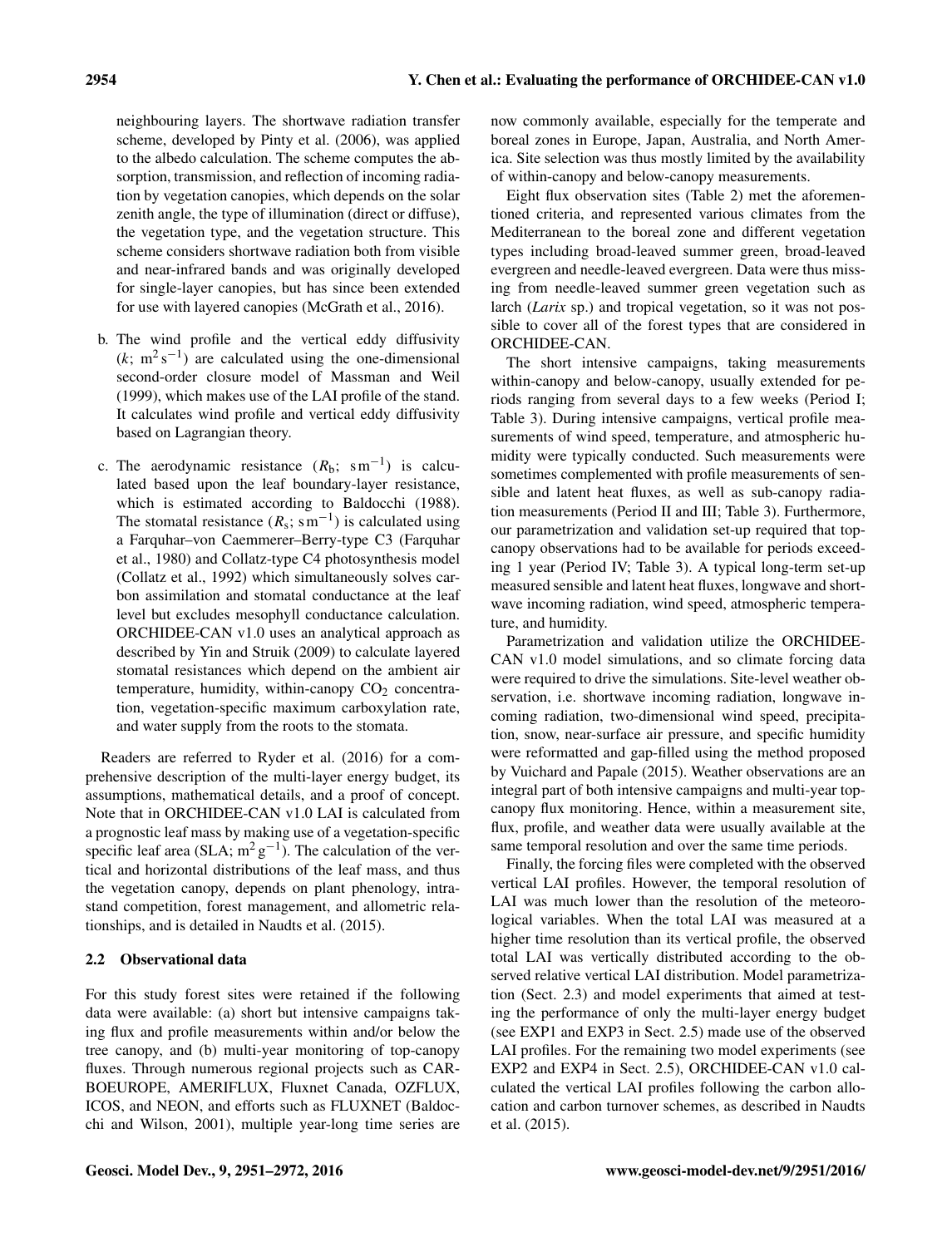<span id="page-4-0"></span>

| <b>lable 2.</b> Stand structure and data availability of the experimental sites. The maximum observed leaf area (LAI; m <sup>2</sup> m <sup>-2</sup> ) of the over-story and under-story LAI (all-sided) are reported |
|-----------------------------------------------------------------------------------------------------------------------------------------------------------------------------------------------------------------------|
| tres. U denotes wind speed, $T_a$ denotes atmospheric temperature, and $q_a$ denotes atmospheric humidity. LE, H, and $R_n$ denote<br>eparately. The height of the over-story is expressed in met                     |
| the latent heat flux, the sensible heat flux, and the net radiation, respectively. + indicates that profile measurements were available. - indicates that no profile measurements were                                |
| ahle                                                                                                                                                                                                                  |
|                                                                                                                                                                                                                       |

| available.               |                             |                                            |                                       |                                              |                                 |                                                     |                                 |                                                |
|--------------------------|-----------------------------|--------------------------------------------|---------------------------------------|----------------------------------------------|---------------------------------|-----------------------------------------------------|---------------------------------|------------------------------------------------|
| Site Code                | FI-Hyy                      | FR-LBr                                     | NL-Loo                                | DE-Bay                                       | CA-Oas                          | AU-Tum                                              | DE-Hai                          | BE-Vie                                         |
| Species                  | Pinus sylvestris            | Pinus pinaster                             | Pinus sylvestris                      | Picea abies                                  | Populus sp.                     | Eucalyptus sp.                                      | Fagus sylvatica                 | Fagus sylvatica <sup>a</sup>                   |
| Growth form<br>Leaf type | Needleleaved<br>Evergreen   | Needleleaved<br>Evergreen                  | Needleleaved<br>Evergreen             | Needleleaved<br>Evergreen                    | <b>Broadleaved</b><br>Deciduous | <b>Broadleaved</b><br>Evergreen                     | <b>Broadleaved</b><br>Deciduous | <b>Broadleaved</b><br>Mixed                    |
| <b>ORCHIDEE PFT</b>      | $\frac{8}{2}$               |                                            |                                       |                                              | $\overline{20}$                 | $\overline{5}$                                      | w                               | ن                                              |
| Over-story LAI           |                             |                                            | $\ddot{0}$                            |                                              | 2.9                             | 2.5                                                 | 5.8                             | ಸ                                              |
| Under-story LAI          | 0.5                         | $\ddot{ }$                                 | 1.5                                   | 0.5                                          | 2.8                             | $\supseteq$                                         | $\overline{0}$                  |                                                |
| Height                   | 17.0                        | 23.0                                       | 15.0                                  | 15.0                                         | 22.0                            | 50.0                                                | 30.0                            | 25.0                                           |
| $\boldsymbol{U}$ profile |                             |                                            | $^{+}$                                |                                              |                                 |                                                     |                                 |                                                |
| $T_a$ profile            |                             |                                            | $+$                                   |                                              |                                 |                                                     |                                 |                                                |
| $q_{\rm a}$ profile      |                             |                                            | $^{+}$                                |                                              |                                 |                                                     |                                 |                                                |
| LE profile               |                             |                                            | $\hspace{0.1mm} +$                    |                                              |                                 |                                                     |                                 |                                                |
| H profile                |                             |                                            | $^+$                                  |                                              |                                 |                                                     |                                 |                                                |
| R <sub>n</sub> profile   |                             |                                            |                                       |                                              |                                 |                                                     | I                               |                                                |
| Reference                | Launiainen et al.<br>(2007) | Ogée et al. (2003),<br>Porte et al. (2000) | Dolman et al. (2002),<br>Moors (2012) | Foken et al. (2012),<br>Staudt et al. (2011) | Barr et al. (2004)              | ಕ<br>Lovell et al. (2012)<br>đ<br>Haverd<br>(2012), | Knohl et al. (2003)             | Aubinet et al. (2001).<br>Laitat et al. (1998) |

#### <span id="page-4-1"></span>2.3 Model parametrization

At the start of this study the multi-layer energy budget did not yet have a working set of parameters for ORCHIDEE-CAN v1.0. Therefore, we refrained from performing a sensitivity analysis prior to optimizing the model parameters [\(Kuppel et al.,](#page-20-13) [2014;](#page-20-13) [MacBean et al.,](#page-20-14) [2015\)](#page-20-14), but instead selected three processes described by a total of 10 parameters for optimization. The selected processes were related to the physical processes within the canopy – that is to say, diffusion, advection, and turbulent mixing.

## 2.3.1 Effective drag coefficient  $C_{\text{Deff}}$  (unitless)

The canopy structure is a very important characteristic for the land–atmosphere interaction, which can now be simulated by the ORCHIDEE-CAN v1.0 land surface model. We assumed that the drag coefficient is scalar independent and can be parametrized by the canopy structure. The effective drag coefficient is used in the one-dimensional second-order closure wind profile model [\(Massman and Weil,](#page-20-7) [1999\)](#page-20-7) that was used to estimate the vertical within-canopy wind profile. In this wind profile model [\(Massman and Weil,](#page-20-7) [1999\)](#page-20-7), the drag coefficient is assumed to be a constant throughout the canopy layer, but it can also be treated as a function of the vertical canopy structure.

In this study, we made use of a prototype parametrization approach proposed by Wohlfahrt and Cernusca (2002). Wohlfahrt and Cernusca (2002) provided the basic idea for considering the effective drag coefficient in grasslands that can be varied due to changes in canopy structure, such as bending effects. Thus, we adapted this parametrization to our model; however, we left the first two tuning coefficients  $(a_1$  and  $a_2)$  as constants. This modification allows the effective drag to decrease from a large value to a constant while moving from the top of the canopy to the soil surface layer. Hence, we applied the ideas derived in grassland research to a forest canopy. This approach requires an effective drag coefficient, which relates to the vertically discretized estimate of the canopy drag coefficient  $(C_{D,i};$  unitless) and the momentum shielding factor ( $P_{m,i}$ ; unitless) as follows:

$$
C_{\text{Defi},i} = C_{\text{D},i}/P_{\text{m},i}.\tag{1}
$$

Both the within-canopy drag and the momentum shielding were parametrized using a function of the cumulative leaf area index (LAI<sub>cum</sub>; m<sup>2</sup>m<sup>-2</sup>) from the top canopy layer to the bottom layer, which was modified from the original function [\(Wohlfahrt and Cernusca,](#page-21-10) [2002\)](#page-21-10) as below:

<span id="page-4-2"></span>
$$
C_{\text{Deff},i} = a_1^{-\text{LAI}_{\text{cum},i}/a_2} + a_3^{-\text{LAI}_{\text{cum},i}/a_4} + a_5,\tag{2}
$$

where the subscript  $i$  denotes the index of layering from the bottom layer  $(i = 1)$  to the top-canopy layer  $(i = n)$ .  $a_1$  to  $a<sub>5</sub>$  are tuning coefficients (unitless). The default parameter values for  $a_1$  to  $a_5$  are presented in Table [4.](#page-5-1)

a

This site is partially mixed with *Pseudotsuga menziesii*.

This site is partially mixed with *Pseudosaga menziesi*.<sup>1</sup> The LE profile was available for the 2007 and 2008 period, but not 2011, and the R<sub>n</sub> profile was partly available in 2007

The LE profile was available for the 2007 and 2008 period, but not 2011, and the Rn profile was partly available in 2007.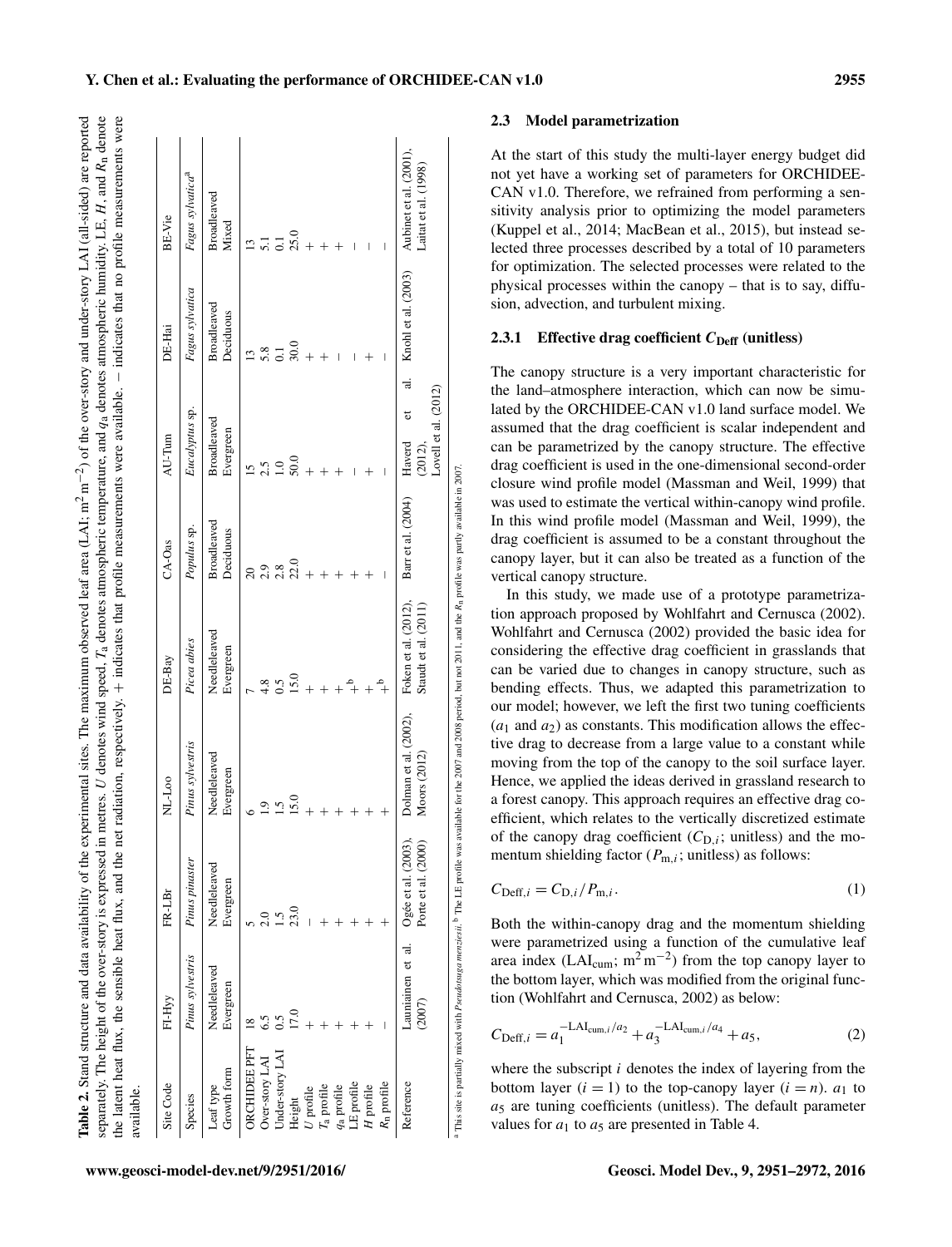<span id="page-5-0"></span>Table 3. Observation periods for the different data uses in this study. Date format: dd/mm/yy. The information of the energy closure gap for each site over different selected periods was also calculated based on [Chen and Li](#page-19-11) [\(2012\)](#page-19-11). EXP1: single-layer scheme with a prescribed LAI profile; EXP2: single-layer scheme with a long-term simulated LAI profile; EXP3: multi-layer scheme with a prescribed LAI profile; EXP4: multi-layer scheme with a simulated LAI profile.

| Site code                                                                                      | FI-Hyy                        | FR-LBr                        | NL-Loo                        | DE-Bay                        | $CA-Oas$                     | AU-Tum                       | DE-Hai                        | <b>BE-Vie</b>                 |
|------------------------------------------------------------------------------------------------|-------------------------------|-------------------------------|-------------------------------|-------------------------------|------------------------------|------------------------------|-------------------------------|-------------------------------|
| Period for short-term<br>parameter optimiza-<br>tion (Period I)                                | 01/08/06<br>14/08/06          | 31/07/06<br>05/08/06          | 08/07/97<br>12/07/97          | 04/07/11<br>17/07/11          | 16/08/94<br>22/08/94         | 08/11/06<br>11/11/06         | 10/05/01<br>19/05/01          | 01/08/02<br>07/08/02          |
| Closure gap $(W m^{-2})$                                                                       | 43.34                         | 41.56                         | 10.48                         | 18.97                         | 19.82                        | 18.40                        | 29.89                         | 28.19                         |
| Period for long-term<br>parameter optimiza-<br>tion (Period II)                                | 01/01/02<br>31/12/02          | 01/01/03<br>31/12/03          | 01/01/02<br>31/12/02          | 01/01/97<br>31/12/97          | 01/01/05<br>31/12/05         | 01/06/01<br>31/06/02         | 01/01/05<br>31/12/05          | 01/01/97<br>31/12/97          |
| Closure gap $(Wm^{-2})$                                                                        | 11.47                         | 21.59                         | 15.38                         | 42.47                         | 2.89                         | 7.12                         | 27.83                         | 42.43                         |
| Period for single-year<br>EXP1 and EXP3<br>validation (Period III)<br>Closure gap $(W m^{-2})$ | 01/01/05<br>31/12/05<br>10.99 | 01/01/06<br>31/12/06<br>13.20 | 01/01/97<br>31/12/97<br>16.61 | 01/01/99<br>31/12/99<br>50.24 | 01/01/04<br>31/12/04<br>4.13 | 01/06/04<br>31/06/05<br>7.73 | 01/01/01<br>31/12/01<br>23.49 | 01/01/02<br>31/12/02<br>42.43 |
| Period for multi-year<br>EXP2 and EXP4<br>validation (Period IV)                               | 01/01/02<br>31/12/06          | 01/01/03<br>31/12/06          | 01/01/02<br>31/12/06          | 01/01/97<br>31/12/99          | 01/01/04<br>31/12/05         | 01/06/01<br>31/06/05         | 01/01/00<br>31/12/06          | 01/01/97<br>31/12/06          |
| Closure gap $(W m^{-2})$                                                                       | 10.68                         | 17.03                         | 22.65                         | $48.14*$                      | 3.51                         | 9.40                         | 23.69                         | 33.77                         |

<sup>∗</sup> The forest in 1997–1999 was strongly affected by forest decline; in 2011 the forest was again in a good state.

<span id="page-5-1"></span>Table 4. Description of parameters, code reference, initial values, and tuning ranges used in the multi-layer energy budget model in this work.

| Parameter<br>name | Physical parameter             | Empirical representation of   | <b>ORCHIDAS</b><br>name | Default<br>value | Tuning range           |
|-------------------|--------------------------------|-------------------------------|-------------------------|------------------|------------------------|
| $a_1$             | Effective surface drag         | Bending of tree branches      | a_1                     | 6.410            | Use default            |
| a <sub>2</sub>    | Effective surface drag         | Bending of tree branches      | a <sub>2</sub>          | 0.001            | Use default            |
| $a_3$             | Effective surface drag         | Bending of tree branches      | $a_3$                   | 0.434            | $0.1 \text{ to } 0.8$  |
| $a_4$             | Effective surface drag         | Bending of tree branches      | $a_4$                   | $-0.751$         | $-0.9$ to $-0.1$       |
| a <sub>5</sub>    | Effective surface drag         | Bending of tree branches      | $a_{\overline{5}}$      | 0.071            | $0.05$ to $0.1$        |
| a <sub>6</sub>    | Eddy diffusivity               | Inner-canopy turbulent mixing | k eddy slope            | 5.0              | $1.0 \text{ to } 20.0$ |
| a <sub>7</sub>    | Eddy diffusivity               | Inner-canopy turbulent mixing | k eddy ustar            | 0.3              | $0.0 \text{ to } 0.6$  |
| $a_8$             | Surface-atmosphere conductance | Inner-canopy turbulent mixing | ks slope                | 5.0              | 1.0 to $20.0$          |
| a <sub>9</sub>    | Surface-atmosphere conductance | Under-story phenology         | ks_veget                | 0.5              | $0.0 \text{ to } 1.0$  |
| $a_{10}$          | Surface-atmosphere conductance | Under-story phenology         | ks tune                 | 1.0              | $0.5$ to 1.5           |
| $W_{\rm br}$      | Layer boundary resistance      | Upscaling the leaf coupling   | br_fac                  | 1.0              | $0.1$ to $10.0$        |
| $W_{\rm sr}$      | Layer stomatal resistance      | Upscaling the leaf coupling   | sr_fac                  | 1.0              | $0.1$ to $10.0$        |

# 2.3.2 Eddy diffusivity for vertical energy and water transport  $k \, (\text{m}^2 \text{s}^{-1})$

 $T_L$ . Subsequently, the vertical eddy diffusivity down the air

column to the forest floor was calculated as follows:

<span id="page-5-2"></span>
$$
k_i = \sigma_{w,i}^2 T_{L,i}.
$$
\n<sup>(3)</sup>

After the vertical wind profile was derived from the onedimensional second-order closure wind profile model, the friction velocity  $(u_*, \text{m s}^{-1})$ , the vertical wind velocity variance ( $\sigma_w$ ; ms<sup>-1</sup>), and the Lagrangian timescale ( $T_L$ ; s) were calculated following the approach by [Raupach](#page-21-11) [\(1989\)](#page-21-11). In this approach the vertical eddy diffusivity is a function of  $\sigma_w$  and  $T_{L,i} = 0.66$  $\overline{(}$  $\overline{(}$ 

Here we followed the approach proposed by [Haverd et al.](#page-20-15) [\(2009\)](#page-20-15) for the Lagrangian timescale calculation. The Lagrangian timescale is thus calculated as

$$
T_{L,i} = 0.66 \frac{\left(1 - e^{-4.86(z/h_c)}\right)}{\left(1 - e^{-4.86}\right)} \frac{h_c}{u_*}.
$$
\n<sup>(4)</sup>

A previous effort to validate this model against in situ observations resulted in a bias of the air temperature pro-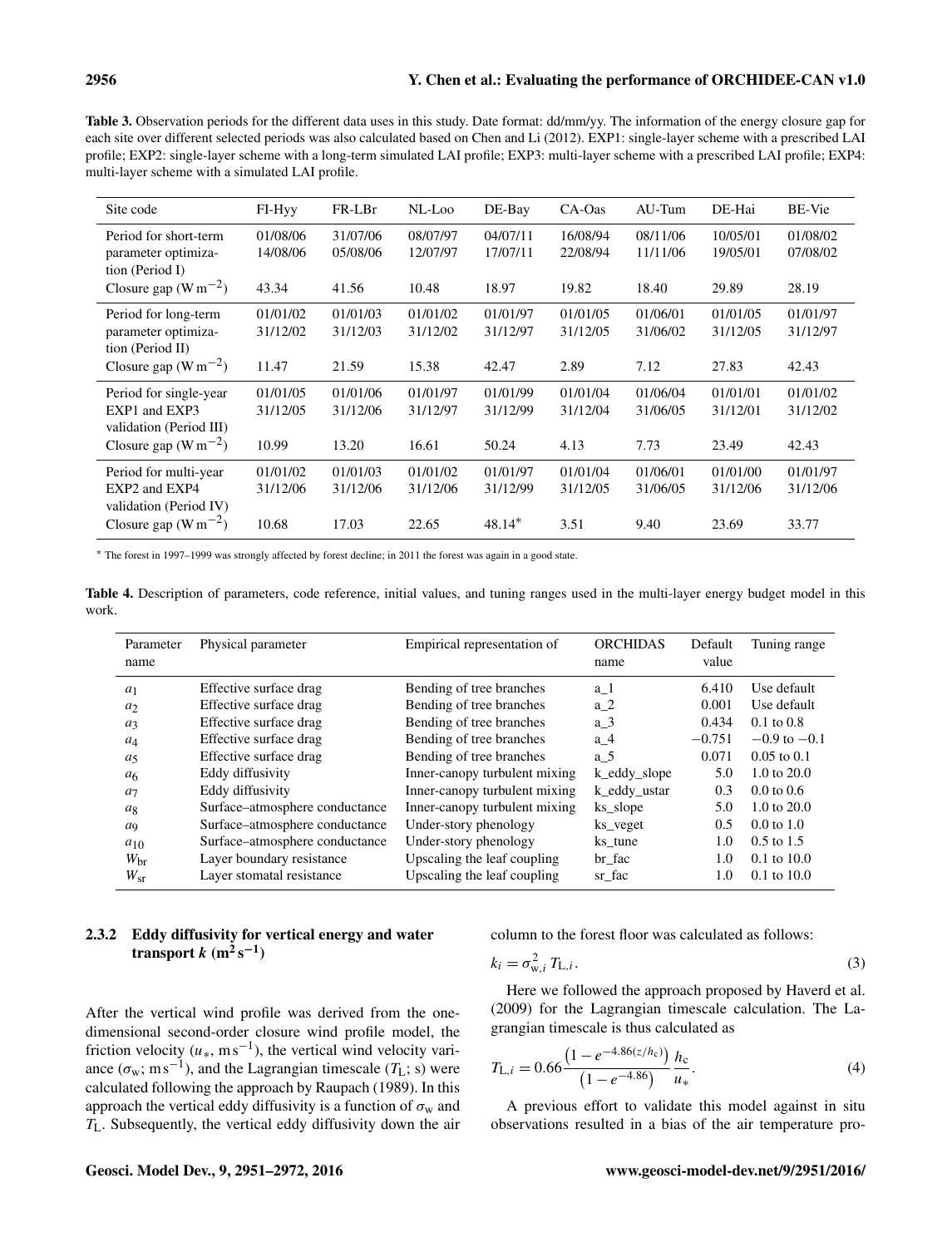<span id="page-6-0"></span>

Figure 1. Weighting functions for eddy diffusivity and surface conductance. (a) Weighting function for the eddy diffusivity  $(k)$  within the air column (Eq. [3\)](#page-5-2). The weighting is a function of the friction velocity (u\*) and was optimized by tuning the parameters  $a_6$  and  $a_7$ . Three different parameter sets show the response of the weighting function to different parameter values. (b) The weighting function for the surface conductance is a function of the vegetation cover and air temperature (Eq. [7\)](#page-7-0). This weighting function was optimized by tuning the parameters a<sub>8</sub> to a<sub>10</sub>. Two examples have the following parameter values:  $a_8 = 10.0$ ,  $a_9 = 0.5$ ,  $a_{10} = 1.0$ ,  $T_{\text{week}} \ge T_g$ , and  $T_{\text{week}} = 278.15$ . Both of the two cases demonstrate the seasonal cycle of the weighting which will be used to scale the value of  $k_{\text{surf}}$ . Values to the left of the deflection point show the effect of an increasing/decreasing over-story cover with an increasing/decreasing temperature in spring/autumn. In spring and autumn, under-story growth, and thus its contribution to evapotranspiration, was assumed to be temperature limited. Values right of the deflection point ( $a_9 = 0.5$ ) show the dependency of the evapotranspiration on the soil surface layer on the over-story canopy cover when air temperature is no longer limiting under-story growth.

file within the canopy layer during nighttime [\(Ryder et al.,](#page-21-5) [2016\)](#page-21-5). These issues have been well documented in the scientific literature [\(Gao et al.,](#page-19-5) [1989;](#page-19-5) [Dolman and Wallace,](#page-19-12) [1991;](#page-19-12) [Makar et al.,](#page-20-16) [1999;](#page-20-16) [Wolfe et al.,](#page-21-12) [2011\)](#page-21-12). One possible, although empirical, solution is to apply a different scaling for  $k_i$ , according to the time of the day. Here we build on a similar approach but, rather than using the time of the day, we used the calculated friction velocity ( $u_* = u(h_c) \times (0.32 -$ 0.264 $e^{-15.1\zeta(h_c)}$ ), where  $\zeta$  is the cumulative function of  $C_{\text{Def}}$ and  $h_c$  is the canopy height) to account for the observed differences in vertical transport within the canopy between daytime and nighttime by applying a weighting factor  $(W_{\text{nf}};$ unitless). Therefore the modified diffusivity for level  $i$  ( $k_i^*$ ;  $m^2 s^{-1}$ ) was defined as

$$
k_i^* = W_{\rm nf} \sigma_{\rm w,i}^2 T_{\rm L,i},\tag{5}
$$

<span id="page-6-1"></span>where  $W_{\text{nf}}$  was calculated as

$$
W_{\text{nf}} = \frac{1}{1 + e^{(-a_6(u_* - a_7))}}.
$$
\n(6)

This function has a sigmoidal shape, where  $a_6$  is the ceiling factor of the slope and  $a_7$  is the critical friction velocity at the inflection point of the sigmoid function (Fig. [1a](#page-6-0)). Consequently, atmospheric diffusivity is reduced if  $u_*$  is low, which represents stable atmospheric conditions. Under turbulent atmospheric conditions, which are represented by a high  $u_*$ , W<sub>nf</sub> is close to 1 and the simulated diffusivity will

closely follow the relationship proposed by [Raupach](#page-21-13) [\(1991\)](#page-21-13). The default parameter values for  $a_6$  and  $a_7$  are presented in Table [4.](#page-5-1) As an alternative to using  $u_{*}$ , it has been proposed to use a mixing length scale to classify flow regimes in order to give a better description of the coupling process below and above the forest canopy [\(Thomas and Foken,](#page-21-14) [2007;](#page-21-14) [Staudt](#page-21-4) [et al.,](#page-21-4) [2011;](#page-21-4) [Foken et al.,](#page-19-10) [2012\)](#page-19-10). The numerical scheme of this approach relies on iterations. Since ORCHIDEE-CAN v1.0 is designed to be coupled to regional or global atmospheric models, its numerics has been designed to avoid iterations in order to run efficiently.

Future studies may focus on replacing this empirical solution by a more mechanistic solution. In the context of OR-CHIDEE and its coupling to the atmospheric model, this implies that we will have to search for an implicit solution of the near-field far-field theory by Raupach (1989).

# 2.3.3 Conductance for the soil–atmosphere interface  $k_{\text{surf}}$  (m s<sup>-1</sup>)

Equation [\(7\)](#page-7-0) describes the seasonality of the soil–atmosphere interface, which we believe is driven by the under-story and its phenology [\(Launiainen et al.,](#page-20-3) [2015\)](#page-20-3). Currently, the model does not simulate the production or the phenology of the under-story. As a substitute for this rather complex process, we made use of a weighting coefficient for the conductance of the soil–atmosphere interface  $(k<sub>surf</sub>)$  or, in other words, the calculation of the water vapour exchange between the soil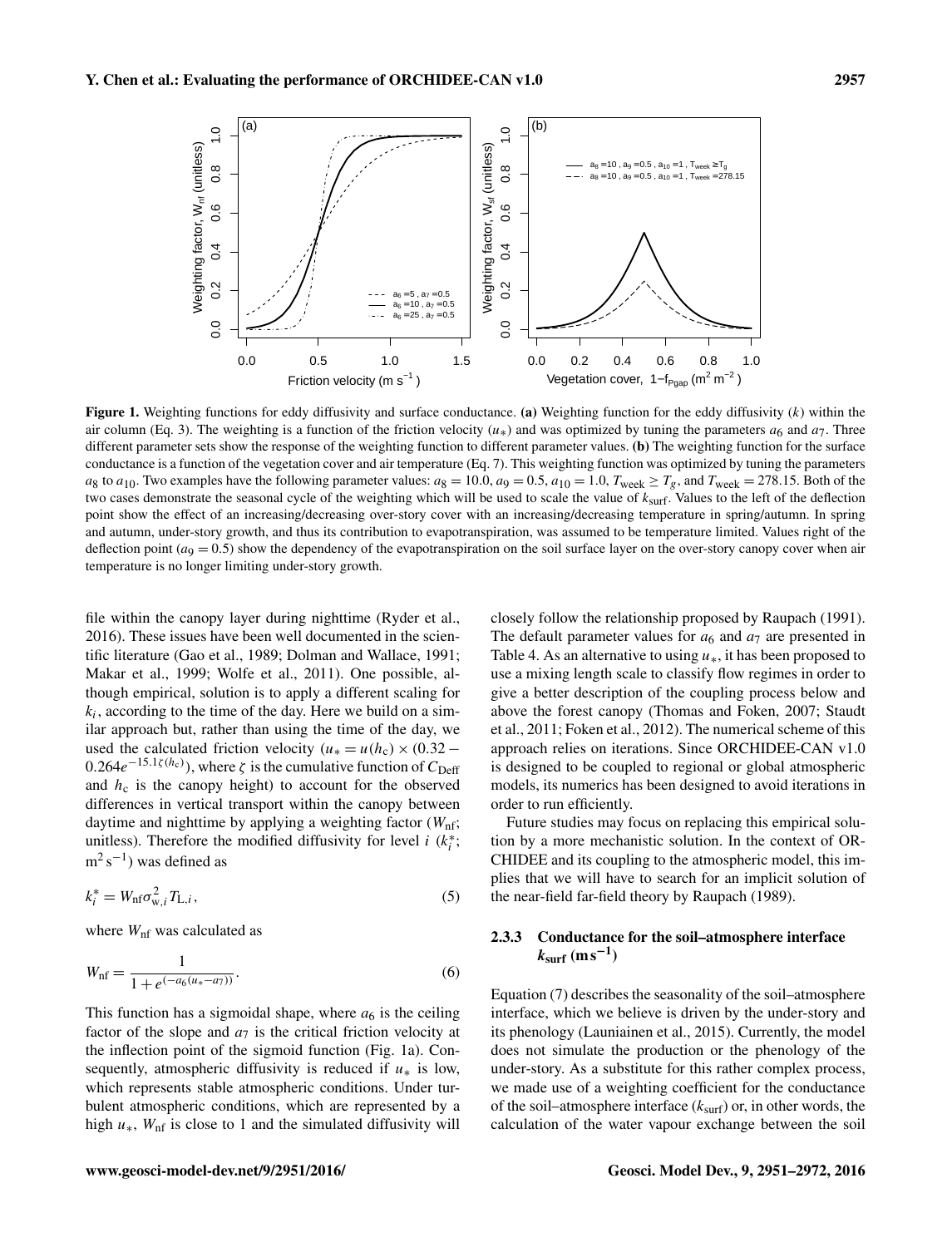layer and the first air column (see the  $\phi_{\lambda E}$  and  $K_{\text{surf}}$  in Fig. 1 of [Ryder et al.,](#page-21-5) [2016,](#page-21-5) and the formal description of using  $K<sub>surf</sub>$ , which is given in the Supplement of [Ryder et al.,](#page-21-5) [2016,](#page-21-5) in Eqs. S4.30 and S4.31).

A relationship between under-story phenology and the conductance for the soil–atmosphere interface has been observed in boreal forest [\(Launiainen et al.,](#page-20-3) [2015\)](#page-20-3). In winter, when the under-story is senescent, the characteristics in terms of the evapotranspiration at the interface will closely resemble the evapotranspiration of a bare soil. In summer, however, an under-story will be present and its density relates to the gap fraction of the over-story canopy. Hence, the summertime evapotranspiration of the interface will be closer to the evapotranspiration of a vegetation canopy. Therefore, we introduced  $\beta_0$  (unitless) as a weighting function ranging from zero to unity, in order to scale the surface conductivity as a function of over-story phenology. Under-story phenology was described as a function of the over-story canopy coverage  $(1 - f_{P\text{gap}})$ , the mean air temperature during the previous week ( $T_{\text{week}}$ ), and a threshold temperature ( $T_g$ ):

$$
\beta_0 = \begin{cases}\n\frac{a_{10}}{1 + e^{(-a_8((1 - f_{\text{gap}}) - a_9))}},\\
\text{when } G_{\text{veg}} = \text{true},\\
\frac{a_{10}}{(1 + e^{(-a_8((1 - f_{\text{map}}) - a_9))})} \frac{T_g - T_{\text{week}}}{T_g - 273.15},\\
\text{when } G_{\text{veg}} = \text{false},\n\end{cases} (7)
$$

where  $a_8$  is a factor that constrains the slope of the function and  $a_9$  is a vegetation cover threshold.  $a_{10}$  is a linear weighting factor.  $T_g$  is a temperature threshold set to 283.15 K.  $G_{\text{veg}}$ is a logic variable to indicate the growth status of the vegetation.  $G_{\text{veg}}$  is an existing variable in ORCHIDEE-CAN v1.0 and depends on a threshold for soil water content and temperature  $T<sub>g</sub>$ . Growth can be expected and therefore  $G<sub>veg</sub>$ is set to true when the weekly averaged soil water content and temperature exceed the thresholds.  $f_{P\text{gap}}$  is calculated in ORCHIDEE-CAN v1.0 and describes the over-story gap probability, which is a function of the canopy structure of the vegetation and the solar zenith angle and is calculated in ORCHIDEE-CAN v1.0.

For the lowest layer in the air column, i.e. the layer adjacent to the surface, the surface conductance is then calculated as

$$
k_{\rm surf} = (W_{\rm sf} \beta_3 + (1 - W_{\rm sf}) \beta_4) (u_1 C_{\rm DefI,1}),
$$
\n(8)

where  $\beta_3$  and  $\beta_4$  are coefficients describing respectively the fractions of the potential plant transpiration and soil evaporation that are realized. The definition of these coefficients and the numerical approaches are presented in [Ryder et al.](#page-21-5) [\(2016\)](#page-21-5) and [Dufresne and Ghattas](#page-19-13) [\(2009\)](#page-19-13).  $u_1$  is the wind speed at the lowest canopy layer thus close to the forest floor and is derived from the one-dimensional second-order closure model.  $C_{\text{Defi}}$  is the effective drag coefficient calculated according to Eq. [\(2\)](#page-4-2).  $W_{\text{sf}}$  is the weighting factor for the soil–atmosphere interface, which is described as the conditional function of over-story canopy cover fraction (1 –  $f_{P\text{gap}}$ ).  $W_{\text{sf}} = \beta_0$  when  $(1-f_{P\text{gap}}) > a_9$ , and  $W_{\text{sf}} = 1 - \beta_0$  when  $(1-f_{P\text{gap}} \le a_9)$  (see Fig. [1b](#page-6-0)). The default parameter values of  $a_8$ ,  $a_9$ ,  $a_{10}$ , and  $W_{\rm sf}$ are presented in Table [4.](#page-5-1)

# 2.3.4 Boundary-layer resistance of the leaf surface  $R<sub>b</sub>$  $\left(\mathrm{sm}^{-1}\right)$

The boundary-layer resistance of the leaf surface  $R_{b,i}$  is described according to the expression from [Baldocchi](#page-18-1) [\(1988\)](#page-18-1):

$$
R_{\rm b} = \begin{cases} W_{\rm br} \left( \frac{d_{\rm l}}{D_{\rm h, air} N u} \right), \text{ for sensible heat,} \\ W_{\rm br} \left( \frac{d_{\rm l}}{D_{\rm h, H_2 0} S h} \right), \text{ for latent heat,} \end{cases}
$$
(9)

<span id="page-7-0"></span>where  $W_{\text{br}}$  accounts for the fact that the leaf length of the species under study differs from the characteristic leaf length (unitless),  $d<sub>l</sub>$  is the characteristic leaf length (0.001 m was used as the default value),  $D_{h,air}$  is the heat diffusivity of still air  $(m^2 s^{-1})$ ,  $D_{h,H_2O}$  is the heat diffusivity of water vapour  $(m<sup>2</sup> s<sup>-1</sup>)$ , *Sh* is the Sherwood number (unitless), and *Nu* is the Nusselt number (unitless). The Sherwood number was calculated as  $Sh = 0.66 Re^{0.5} Sc^{0.33}$  for laminar flow and  $Sh =$  $0.03 Re^{0.8} Sc^{0.33}$  for turbulent flow, where *Sc* is the Schmidt number (0.63 for water vapour; unitless). The transition from laminar to turbulent flow takes place in the model when the Reynolds number exceeds a value of 8000. The Nusselt number was calculated as  $Nu = 0.66 Re Pr^{0.33}$ , where *Pr* is the Prandtl number (0.7 for air; unitless) [\(Grace,](#page-19-14) [1978\)](#page-19-14) and *Re* is the Reynolds number (unitless) which was calculated as

$$
Re = \frac{d_1 u_i}{\mu},\tag{10}
$$

where  $u_i$  is the horizontal velocity at level i (ms<sup>-1</sup>) and  $\mu$  is the kinematic viscosity of air and was set to  $0.0015$  (m<sup>2</sup> s<sup>-1</sup>) [\(Garratt,](#page-19-15) [1992\)](#page-19-15). The default parameter value for  $W_{\text{br}}$  is provided in Table [4.](#page-5-1)

# 2.3.5 Stomatal resistance  $R_s$  (sm<sup>-1</sup>)

The stomatal resistance of the leaves was calculated for each canopy layer based on the parameters within the layer under consideration. Two stomatal resistances were calculated with the concurrent assimilation rate: (a) the stomatal resistance assuming unlimited soil water availability (the atmospheric demand) and (b) the stomatal resistance that exactly satisfies the amount of water the plant can transport from its roots to its stomata (the plant supply). ORCHIDEE-CAN v1.0 calculates the plant supply of the water available for transpiration as the pressure difference between the soil and the leaves divided by the sum of hydraulic resistances of fine roots, sapwood, and leaves (see Eq. 20 in [Naudts et al.,](#page-20-5) [2015\)](#page-20-5). The atmospheric demand for water for transpiration is calculated as the vapour pressure difference between the leaves and atmosphere divided by the sum of boundary-layer resistance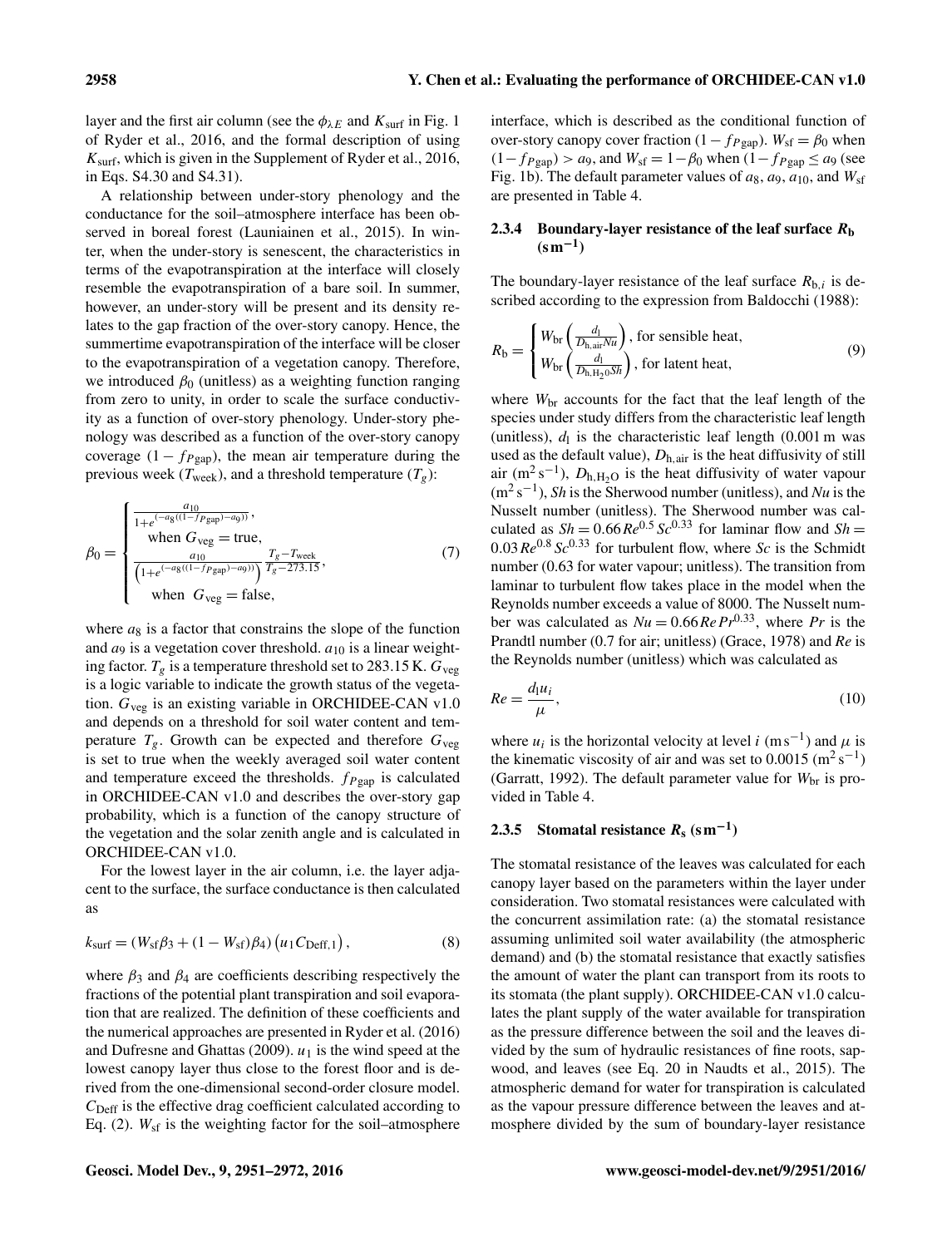#### Y. Chen et al.: Evaluating the performance of ORCHIDEE-CAN v1.0 2959

 $(R_b)$  and stomatal resistance  $(R_s)$  (see Eqs. 9 and 13 in [Ryder](#page-21-5) [et al.,](#page-21-5) [2016\)](#page-21-5). When the supply can satisfy the demand, there is no water stress and photosynthesis  $(A)$  is calculated. When the demand is limited by the supply term,  $A$  and  $R_s$  are recalculated such that they satisfy the supply. Water stress thus enters Eq. (11) in the value of A. ORCHIDEE-CAN v1.0 scales stomatal resistance to account for the part of the canopy that is coupled to the atmosphere and thus contributes to the latent heat flux. In this study, this weighting was formalized through a linear parameter  $W_{sr}$ :

<span id="page-8-1"></span>
$$
R_{s,i} = W_{\rm sr} \left( \frac{1}{\left( g_0 + \left( \frac{A_i h_s}{C_s} \right) \right) \text{LAI}_i} \right),\tag{11}
$$

where  $g_0$  is the residual stomatal conductance if the solar irradiance approaches zero,  $C_s$  is the concentration of  $CO_2$  at the leaf surface, and  $h_s$  is the relative humidity at the leaf surface. A is the  $CO<sub>2</sub>$  assimilation rate which is solved analytically following [Yin and Struik](#page-21-7) [\(2009\)](#page-21-7). In Eq. [\(11\)](#page-8-1) the relative humidity used is the top-canopy forcing instead of a layered relative humidity in order to avoid an iterative process. The default parameter value for  $W_{sr}$  is presented in Table [4.](#page-5-1)

#### 2.4 Model optimization

#### Optimization procedure

Parametrizing the scaling coefficients and weighting factors enabled us to simultaneously improve the match between the simulated and observed sub-canopy micrometeorology, including temperature and specific humidity when available, and between the simulated and observed top-canopy heat fluxes (LE and  $H$ ). Within-canopy fluxes were also simulated but are not usually measured. The parametrization made use of an in-house optimization package called OR-CHIDAS (ORCHIDEE Data Assimilation Systems; [http://](http://orchidas.lsce.ipsl.fr/) [orchidas.lsce.ipsl.fr/\)](http://orchidas.lsce.ipsl.fr/). ORCHIDAS provides a range of numerical approaches for assimilating multiple data streams in ORCHIDEE.

We used the maximum gradient approach to tune the parameters  $a_3$  to  $a_{10}$ ,  $W_{\text{br}}$ , and  $W_{\text{sr}}$  for each study site independently. Over the course of several iterations, the optimization approach minimized the mismatch between the model output and the observations, using a gradient-based algorithm called L-BFGS-B (Limited-memory Broyden–Fletcher–Goldfarb– Shanno algorithm with Bound constraints), which provides the possibility to prescribe boundaries for each parameter [\(Byrd et al.,](#page-19-16) [1995\)](#page-19-16). The range assigned to each parameter is reported in Table [4.](#page-5-1) Furthermore, this approach allowed for measurement uncertainties in the eddy covariance LE measurement by reducing its weight in the cost function from 1.0 to 0.66. This value of 0.66 was set based on the outcome of a paired tower experiment to estimate the random errors of the eddy covariance measurements [\(Richardson et al.,](#page-21-15) [2006\)](#page-21-15).

For the optimization, the LAI in ORCHIDEE-CAN v1.0 was set to match the observed vertical LAI profile.

A three-step optimization procedure was carried out in this study. Firstly, the within-canopy and below-canopy observations from the short-term intensive measurement campaigns (Period I in Table [3\)](#page-5-0) were used to optimize  $a_3$  to  $a_7$ ,  $W_{\text{br}}$ , and  $W_{sr}$ . During this step, the parameters for the soil–atmosphere interface ( $k_{\text{surf}}$ , i.e.  $a_8$  to  $a_{10}$  and  $W_{\text{sf}}$ ) were set to their default values. Since these campaigns took place during summer, parameters related to the within-canopy effective drag profiles, eddy diffusivity, boundary layer resistance, and stomatal resistance ( $C_{\text{Defi}}$ ; k;  $R_{\text{b}}$ ;  $R_{\text{s}}$ ) were biased towards the summer. Secondly, the seasonal dynamics of  $k_{\text{surf}}$  was parametrized by trying to improve the correspondence between the simulated and observed top-canopy fluxes over 1 year (Period II in Table [4\)](#page-5-1). In this step,  $a_3$  to  $a_7$ ,  $W_{\text{br}}$ , and  $W_{\text{sr}}$  were set to the values obtained from the first step of the optimization and  $a_8$  to  $a_{10}$  and  $W_{\text{sf}}$  were tuned. Finally, the performance of the calibrated model was evaluated based on a second single year of top-canopy observations (Period III in Table [3\)](#page-5-0).

Although the spin-up was stopped on 30 June (Table S1 in the Supplement) and all simulations thus used the 30 June soil water content as their initial condition, this approach does not guarantee that this typical summer soil water content matches the soil water content in the year of the intensive measurement campaign. The effect of this possible mismatch was quantified by running a sensitivity analysis in which the whole parametrization approach, which was repeated for seven different initial soil water contents, varied from −30 to 30 % in increments of 10 % of the 30 June value.

#### <span id="page-8-0"></span>2.5 Attribution of changes in model performance

The multi-layer energy budget scheme [\(Ryder et al.,](#page-21-5) [2016\)](#page-21-5) that was parametrized and tested in this study required realistic spatial and temporal soil water content and a value for the ground heat flux from surface level as initial conditions. This need was satisfied by implementing this scheme within the newly enhanced ORCHIDEE-CAN v1.0 land surface model [\(Naudts et al.,](#page-20-5) [2015\)](#page-20-5). Integration of the multi-layer energy budget into ORCHIDEE-CAN v1.0, however, complicated the design of the validation study, as it was now necessary to separate, as much as possible, the performance of the multilayer energy budget scheme from the performance of the rest of the model. To this aim, four experiments were designed in order to better understand the performance of the new scheme (Table S1 in the Supplement).

## – Experiment 1 (EXP1): single-layer scheme with a prescribed canopy

The first experiment was run at the site level and made use of the default single-layer energy budget scheme. The energy budget scheme was driven by the observed climate forcing and the observed total LAI (Table [2\)](#page-4-0). In this experiment, the vertical LAI profile was only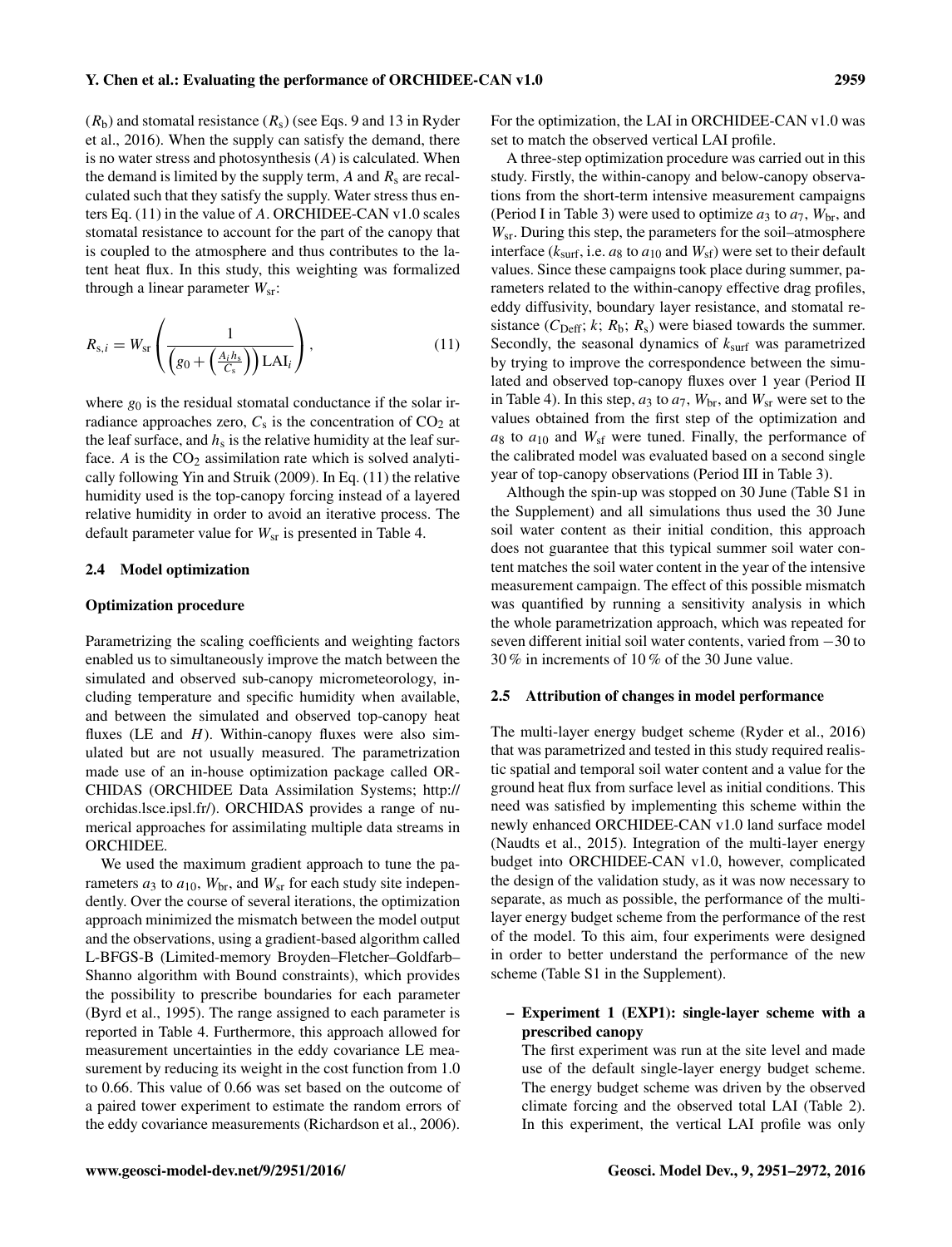# – Experiment 2 (EXP2): single-layer scheme with a simulated canopy

The second experiment was identical to the first experiment, except that the LAI was now simulated by ORCHIDEE-CAN v1.0, rather than using the observed LAI. Given that these experiments make use of observed climate drivers and LAI, changes in model performance between experiments 1 and 2 are derived by the introduction of a dynamic and prognostic vertical LAI profile. A large decrease in performance between experiments 1 and 2 would suggest that ORCHIDEE-CAN v1.0 does a poor job in simulating the vertical LAI profile.

– Experiment 3 (EXP3): multi-layer scheme with a prescribed canopy

Experiment 3 differs from EXP1 through the use of the multi-layer energy budget scheme, rather than the single-layer scheme. As a consequence, the observed vertical LAI profiles rather than the observed total LAI are now applied to drive the simulations with a multilayer energy budget. This experiment was used for quantifying the change in performance when switching from the single-layer approach to the multi-layer approach. Although these simulations calculate the turbulent fluxes for each canopy level, the change in performance was based on a comparison of experiments 1 and 3, and as such the analysis had to be limited to the topcanopy fluxes, as within-canopy fluxes cannot be calculated by the single-layer approach used in the first experiment. A large decrease in performance between experiments 1 and 3 would suggest that the multi-layer energy budget in ORCHIDEE-CAN v1.0 does not help to better simulate the top-canopy fluxes.

# – Experiment 4 (EXP4): multi-layer scheme with a simulated canopy

In Experiment 4 the vertical LAI profile was calculated by ORCHIDEE-CAN v1.0. Thus, this experiment made use of the full functionality of ORCHIDEE-CAN v1.0 and the multi-layer energy budget. As such, albedo, photosynthesis, and the energy budget calculations were fully consistent. Comparing the performance of experiments 2 and 4 quantifies the actual change in performance for a prognostic LAI profile and its interactions in ORCHIDEE-CAN v1.0. A large decrease in performance between experiments 2 and 4 would therefore suggest that the multi-layer energy budget in ORCHIDEE-CAN v1.0 does not help to better simulate

the top-canopy fluxes. Furthermore, a large decrease in performance between experiments 3 and 4 would indicate that ORCHIDEE-CAN v1.0 does a poor job in simulating the vertical LAI profile.

All four experiments were started from 20 years of spinup simulations, which were driven by CRU-NCEP climate re-analysis from 1991 to 2010 with a spatial resolution of 0.5◦ × 0.5◦ [\(Maignan et al.,](#page-20-17) [2011\)](#page-20-17) at selected study sites. These spin-up simulations allow the model to build up a realistic soil water pool at the start of each simulation. The climate forcing to spin up the model can be obtained from local high-resolution climate observations for a usually very limited time period or low-resolution regional re-analysis for a much longer time period. Using the local high-resolution data would have the advantage that local information is used, but due to the fact that some time series are only 2 to 4 years long (Table [3,](#page-5-0) Period IV), the spin-up would have to cycle 5 to 10 times over the same data. Although local data could then still have been used, cycling gives a lot of weight to the climatic events in the time series and may as such result in a biased spin-up. The alternative is to use 20 years of a climate re-analysis; these data represent the inter-annual variability better than cycling over the same 2 or 4 years of data, but this has the disadvantage that the data are less likely to represent the local conditions (especially in mountainous regions). Given the fact that we did not have access to soil water content data, we could not evaluate which method is better to spin up the soil water content in the model. For this reason, we performed a sensitivity analysis of the parametrization of the initial soil water content at one of the driest sites used in this study (see Sect. 3.1).

A 10-layer LAI profile was applied for each site – the number of layers chosen follows the approach from a previous study [\(Ryder et al.,](#page-21-5) [2016\)](#page-21-5). If the vertical LAI profile was prescribed, the total LAI was re-scaled within these 10 layers to follow the observed vertical LAI profile at each site (Fig. [2\)](#page-10-0). If the vertical LAI profile was not imposed, the LAI generated for the albedo calculation [\(McGrath et al.,](#page-20-6) [2016\)](#page-20-6) was used instead. Note that, contrary to previous versions of ORCHIDEE, ORCHIDEE-CAN v1.0 no longer places a constraint on the maximum LAI. In ORCHIDEE-CAN v1.0, the total LAI is the outcome of carbon allocation to the canopy through a pipe model and carbon removal from the canopy through leaf turnover [\(Naudts et al.,](#page-20-5) [2015\)](#page-20-5).

# 2.6 Model performance

The change in model performance due to the use of the multilayer rather than single-layer scheme for a prescribed LAI profile (EXP1 vs. EXP3), and a simulated LAI profile (EXP2 vs. EXP4), were quantified by comparing the Taylor skill score  $(S_T)$  [\(Taylor,](#page-21-16) [2001\)](#page-21-16).

 $S_T$  was calculated for the eight observational sites for the top-canopy fluxes of all four experiments making use of the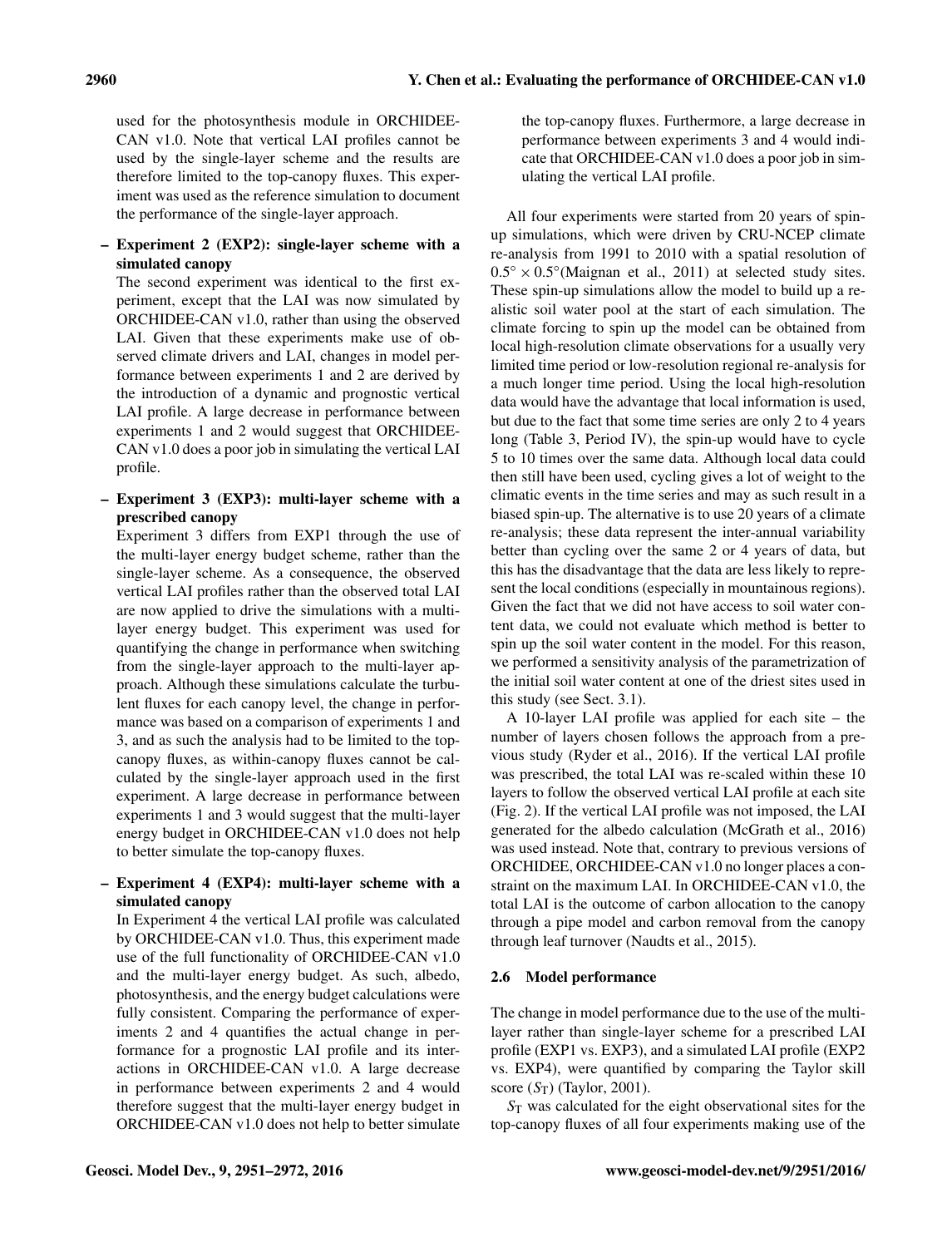<span id="page-10-0"></span>

Figure 2. Vertical LAI profile for maximal total LAI. The LAI was discretized in 10 evenly spaced layers and the canopy height was normalized. The canopies of FI-Hyy, DE-Bay, DE-Hai, and BE-Vie were considered dense (over-story LAI > 3.0), whereas the canopies of FR-LBr, NL-Loo, CA-Oas, and AU-Tum were considered sparse (over-story LAI  $\leq$  3.0).

simulated and observed half-hourly fluxes. The Taylor skill score was calculated as follows:

$$
S_{\rm T} = \frac{4(1+R)}{(\hat{\sigma}_f + 1/\hat{\sigma}_f)^2 (1+R_0)},\tag{12}
$$

where  $R$  is the correlation coefficient between the simulation and the observation,  $R_0$  is the maximum correlation coefficient and  $\hat{\sigma}_f$  is the ratio of the variance of the simulations to the variance of observations ( $\hat{\sigma}_f = \sigma/\sigma_r$ ). Here, we set  $R_0$ to 1.0 for the maximum correlation between observation and model simulation. A value of 1.0 of  $S_T$  indicates that model simulations perfectly match the observations; values lower than 0.5 imply that the model has poor predictive ability.

#### 3 Results

### 3.1 Model parametrization

Using the default parameter set (i.e.  $a_1$  to  $a_5$ ) resulted in an underestimation of the wind speed in the lower canopy level at all study sites. Optimized parameters could be roughly grouped according to canopy structure (see Table S1 in the Supplement). For forest sites with a dense canopy (see the second row of Fig. S1 in the Supplement), the parameters had to be adjusted to simulate a low wind speed in the lower

canopy. For forest sites with a sparse canopy, the parameters had to be adjusted to simulate relatively high wind speeds at the bottom of the canopy. At these sites, flux observations showed a substantial contribution from the forest floor to the sensible and latent heat fluxes at the top of the canopy. The average model error of wind profile estimation, in terms of root mean square error (RMSE), was reduced from  $0.62$  to  $0.42 \text{ m s}^{-1}$  after adjusting the parameters (see Table S3 in the Supplement). Tuning the conductance of the soil–atmosphere interface (i.e.  $a_8$  to  $a_{10}$ ), rather than tuning the stomatal conductance and leaf boundary-layer resistances, enabled a closer match between the simulations and observations (Figs. S2 and S3 in the Supplement).

At sites with dense canopies, however, tuning the weightings of stomatal resistance and weighting the boundary layer resistance improved the match between the simulated and observed inner-canopy and top-canopy fluxes of sensible and latent heat (Figs. S2 and S3 in the Supplement). The model errors of heat and water flux estimations were reduced substantially from 91.2 to  $46.1 \text{ W m}^{-2}$  for LE and 123.2 to 50.3 W m<sup>-2</sup> for H, respectively (see also Table S3 in the Supplement).

At sites with sparse canopies, the net radiation at the forest floor was substantial, i.e. ranging nearly from 200 to 450 Wm−<sup>2</sup> (Fig. S4 in the Supplement). Correctly simulat-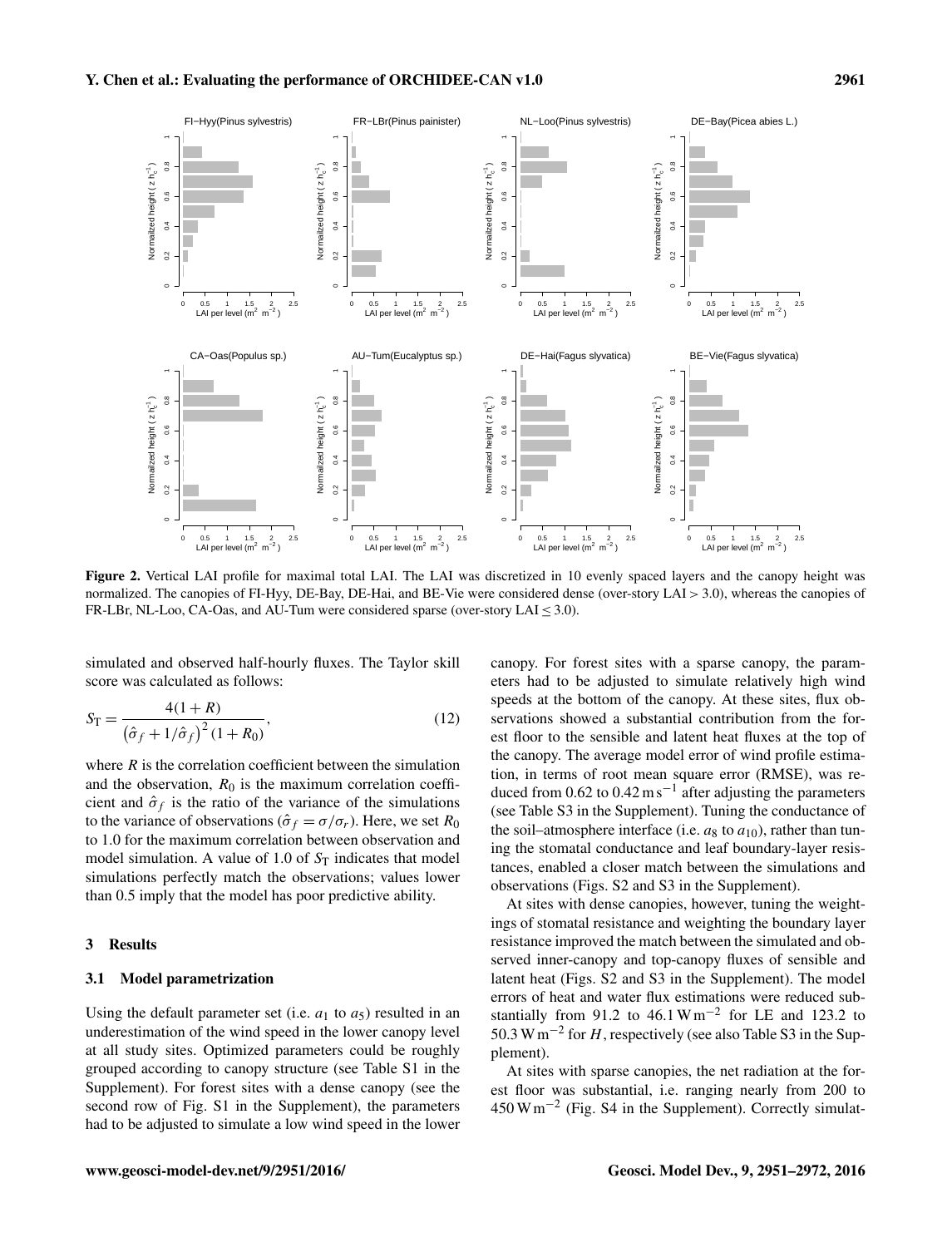<span id="page-11-0"></span>

**Figure 3.** Inter-annual and diurnal performance for both dense and sparse forest types, expressed as Taylor skill score  $(S_T)$ , of the singlelayer energy budget scheme. Taylor skill score was calculated for each component in the energy budget. Simulations made use of the single-layer energy budget scheme in ORCHIDEE-CAN v1.0 according to the settings described for Experiment 1 (EXP1). Taylor skill scores were aggregated according to canopy density (dense vs. sparse). A value of 1.0 of  $S_T$  indicates that model simulations perfectly match the observations; values lower than 0.5 imply that the model has poor predictive ability. FI-Hyy, DE-Bay, DE-Hai, and BE-Vie are dense forest sites, and FR-LBr, NL-Loo, CA-Oas, and AU-Tum are sparse forest sites.

ing radiation transfer strongly contributed to correctly simulating the within-canopy flux profiles and top-canopy latent and sensible heat fluxes. Nevertheless, radiation transfer was not re-parametrized in this study and, hence, the model errors of net radiation estimation depended solely on the tree species. In sparse canopies, a positive air temperature gradient with higher temperatures at the forest floor compared to the top-canopy was also presented (Fig. S5 in the Supplement). Using default parameter values for all factors resulted in a good simulation of the air temperature gradient for all eight sites. However, optimizing the parameters (i.e.  $a_3$  to  $a_{10}$ ,  $W_{\text{br}}$ , and  $W_{\text{sr}}$ ) had a large impact on the absolute values of the vertical profile in leaf temperature (Fig. S6 in the Supplement). Unfortunately, leaf temperature was not measured at any of the sites. Therefore, it remains to be assessed whether the model can concurrently reproduce observed energy fluxes and soil water content.

At one site with an open canopy (FR-LBr) the effect of the initial soil water content on the optimized parameter estimates was tested. Both the stomatal resistance and the boundary resistance weighting factors ( $W_{\rm sr}$  and  $W_{\rm br}$ ) were found to be very sensitive to the optimization procedure, with changes in their values exceeding 5 % (Fig. S7 in the Supplement).

After parameter adjustment the sensitivity to the initial soil water content was  $5\%$  less than that using the originally optimized values. Changes in parameters  $a<sub>6</sub>$  and  $a<sub>7</sub>$ , which tuned the eddy diffusivity, were largely unaffected by the initial conditions. Soil water content measurements would thus have helped to improve the parametrization, especially for the stomatal and leaf boundary-layer resistances.

### 3.2 Performance of the single-layer scheme

Model performance of the single-layer model was evaluated by making use of EXP1. Overall model performance for sparse canopies (Fig. [3a](#page-11-0)) was slightly higher and thus better than model performance at the dense forest sites (Fig. [3b](#page-11-0)). Moreover, model performance at the forests with sparse canopies showed less variability within a year than model performance at sites with a dense canopy.

At the sparse canopy sites, both the intra-annual and diurnal variations in net radiation  $R_n$  were well simulated, displaying  $S_T$  scores continuously over 0.9 (Fig. [3b](#page-11-0) and d). For dense canopies, the  $S_T$  score of  $R_n$  dropped to 0.9 in winter, which might be attributed to an incorrect estimation of  $R_n$ during nighttime (Fig. [3c](#page-11-0)).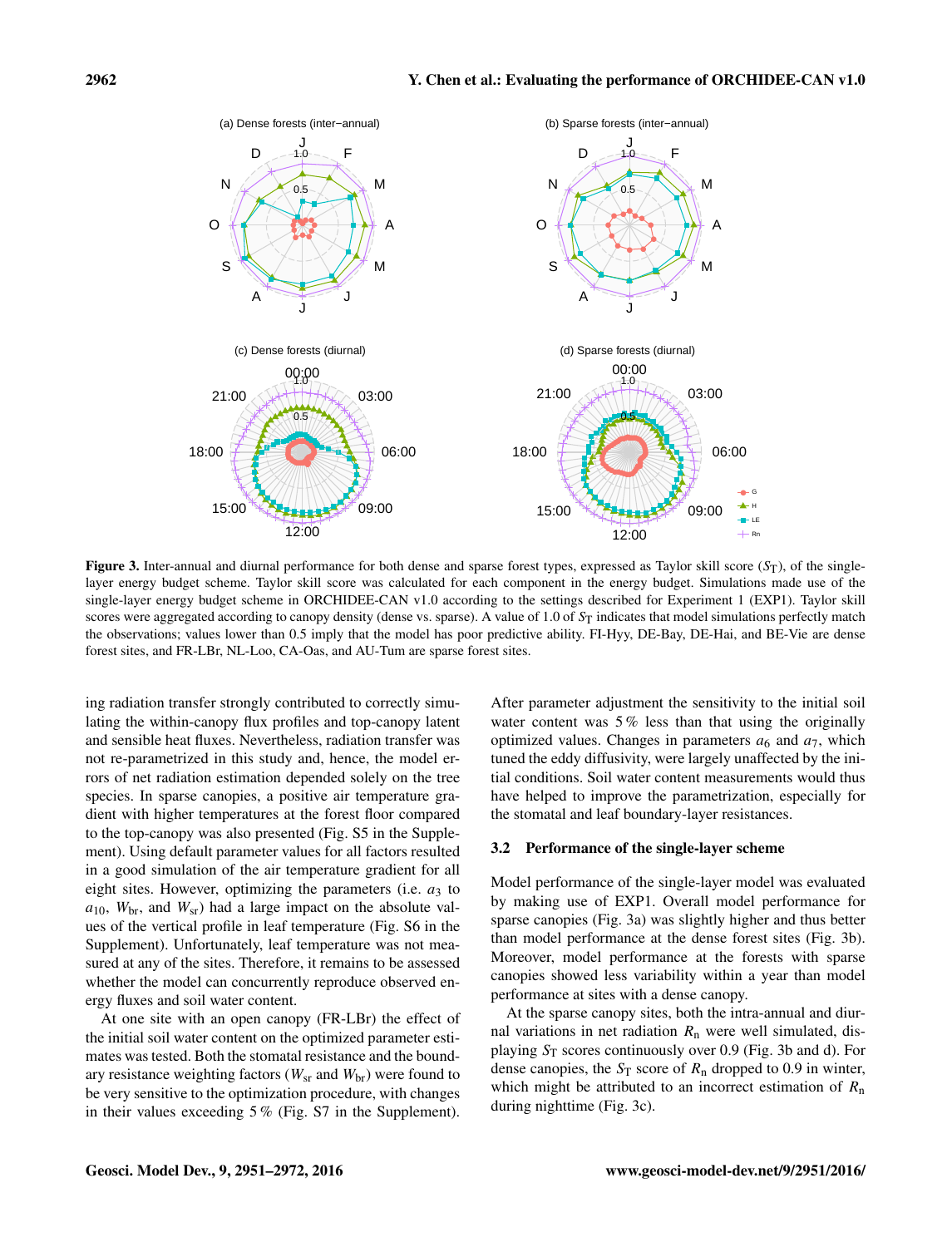<span id="page-12-0"></span>

Figure 4. Inter-annual and diurnal performance for both dense and sparse forest types, expressed as Taylor skill score  $(S_T)$ , of the multi-layer energy budget scheme. Taylor skill score was calculated for each component in the energy budget. Simulations made use of the multilayer energy budget scheme in ORCHIDEE-CAN v1.0 according to the settings described for Experiment 3 (EXP3). Taylor skill scores were aggregated according to canopy density (dense vs. sparse). A value of 1.0 of  $S_T$  indicates that model simulations perfectly match the observations; values lower than 0.5 imply that the model has poor predictive ability. FI-Hyy, DE-Bay, DE-Hai, and BE-Vie are dense forest sites, and FR-LBr, NL-Loo, CA-Oas, and AU-Tum are sparse forest sites.

In general, the  $S_T$  for the single-layer or big-leaf model for the sensible heat flux was higher than for the latent heat flux, both at the annual and daily resolution. The  $S_T$  dropped below 0.5 for latent heat flux and 0.8 for sensible heat flux (Fig. [3a](#page-11-0)) from December to February (or June to August at Au-Tum), indicating that the single-layer model incorrectly partitioned energy during the cold season (Fig. [5c](#page-13-0) and e). During these months nights are long and the inability of the model to simulate nighttime fluxes (Fig. [3c](#page-11-0)) may well be the cause of the observed model deficiencies during the winter months. The low model performance on latent heat flux estimation was due to the model overestimation during these months (see Fig. [5e](#page-13-0)).

#### 3.3 Performance of the multi-layer scheme

Model performance of the multi-layer model was evaluated by making use of EXP3. By introducing the multi-layer energy budget scheme, model performance for sparse and dense canopies became more comparable (Figs. [4a](#page-12-0), b and [5e](#page-13-0), f) due to small improvements in the  $S_T$  for simulation of dense canopies and small losses in the skill to simulate the energy budget of sparse canopies. Improved simulations of nighttime fluxes under dense canopies (Figs. [4c](#page-12-0), [6c](#page-14-0) and e) were reflected in the improved partitioning of energy fluxes during wintertime (compare Figs. [3a](#page-11-0) and [4a](#page-12-0)). The multi-layer energy budget model gains some skills compared to the singlelayer model in the simulation of the latent heat flux from sparse canopies between December and April (see Fig. [5f](#page-13-0)).

Overall, the introduction of the multi-layer energy budget and its integration into ORCHIDEE-CAN v1.0 resulted in a small decrease in model skill (Fig. [7;](#page-15-0) Table S4 in the Supplement). When moving from the single-layer scheme with a prescribed LAI (EXP1) to the multi-layer scheme with a prescribed LAI profile (EXP3), the model skill decreased for  $R_n$ ,  $H$ , and LE but increased for  $G$  (see Fig. [5g](#page-13-0) and h, and [7\)](#page-15-0). Note that G is an essential aspect in simulating the snow phenology [\(Wang et al.,](#page-21-17) [2015\)](#page-21-17). Therefore, improved simulations of the soil heat fluxes could have important indirect effects on climate simulations of regions with a pronounced snow season.

Despite this improvement, the overall model performance in the ground heat flux estimation at all eight forest sites was still very low  $< 0.5$  (Fig. [4b](#page-12-0) and c; Table S4 in the Supplement). The low performance may be due to either deficiencies in the model or the inability of point measurements to represent the large variation in ground heat fluxes under-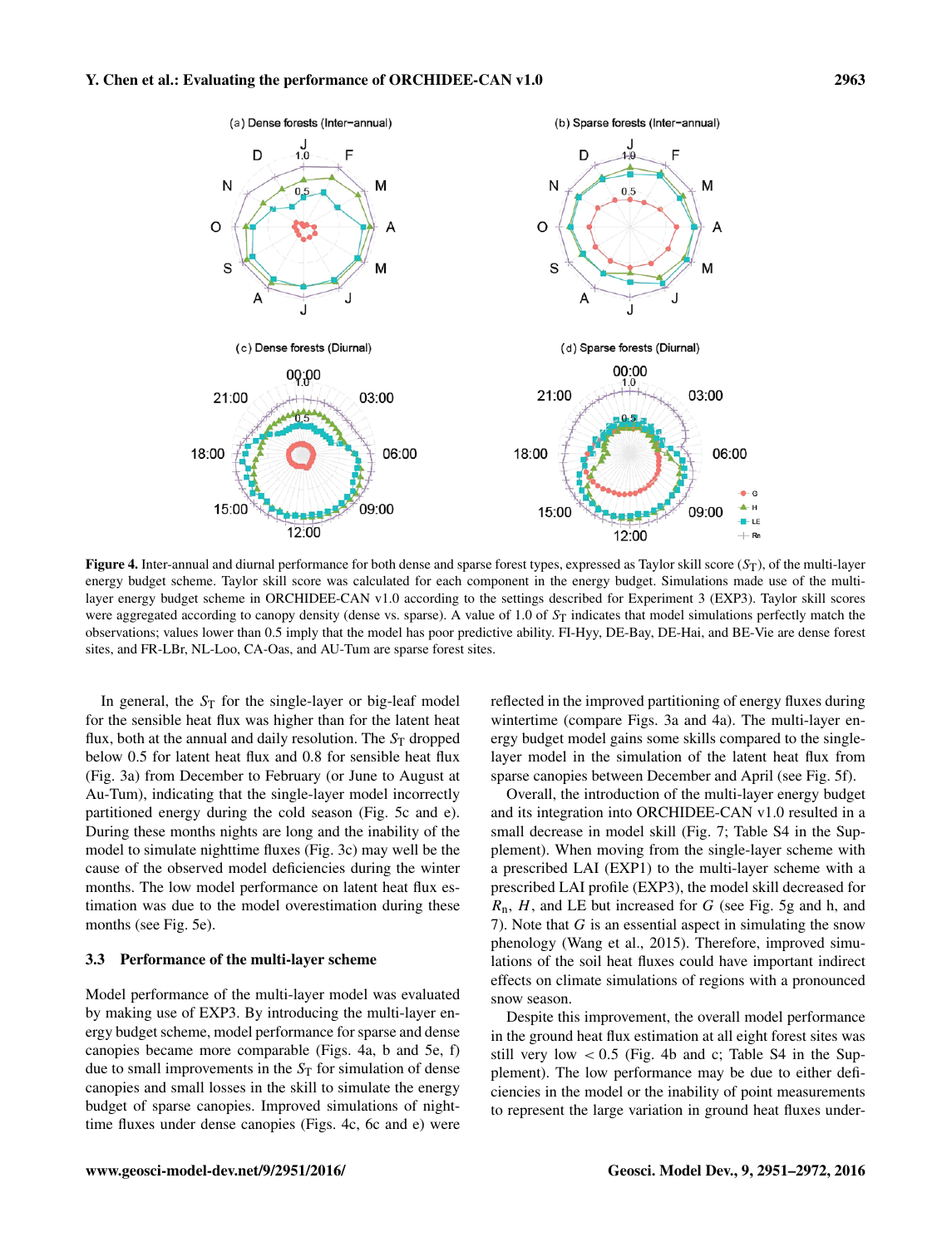<span id="page-13-0"></span>

Figure 5. Inter-annual variation of measured and simulated energy fluxes. The lines indicate mean values of selected sites (dense or sparse forests). The observed mean is shown as a solid line, and the simulations of the single-layer energy budget scheme (EXP1) and the multi-layer energy budget schemes (EXP3) are shown as a dashed and dotted line, respectively. The symbols represent the monthly averaged values of energy fluxes at one site (in the first column sub-plot **a**, **c**, **e**, and **g** are dense forest sites; FI-Hyy:  $\Box$ , DE-Bay:  $\Diamond$ , DE-Hai:  $\triangle$ , and BE-Vie:  $\Diamond$ ; in the second column sub-plot **b**, **d**, **f**, and **h** are sparse forest sites; FR-LBr:  $\Box$ , NL-Loo:  $\bigcirc$ , CA-Oas:  $\triangle$ , and AU-Tum:  $\Diamond$ ). Simulation results are symbols filled with colours: EXP1 with grey colour and EXP3 with black colour.

neath a canopy or the errors made in estimating the rate of heat storage change in the layer of soil between the soil heat flux plates and the soil surface [\(Mayocchi and Bristow,](#page-20-18) [1995;](#page-20-18) [Kustas et al.,](#page-20-19) [2000\)](#page-20-19). However, the small loss (all fluxes except  $G$ ) or gain (only for  $G$ ) in model skill from introducing the multi-layer scheme can be strengthened (i.e. LE) or compensated for  $(R_n, H,$  and  $G)$  by the small gain in model skill from the introduction of a prognostic vertical LAI profile.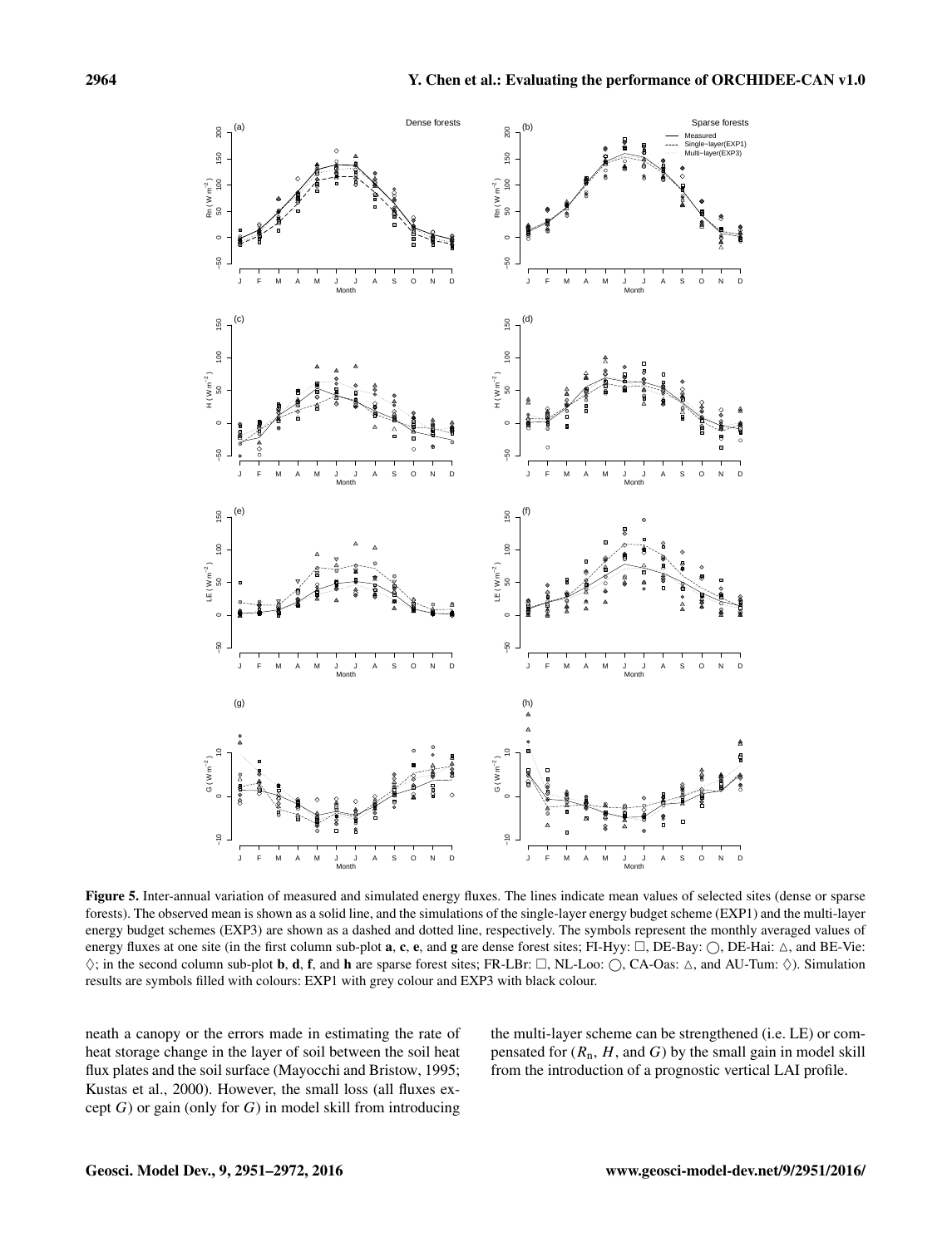<span id="page-14-0"></span>

Figure 6. Mean diurnal cycle of measured and simulated energy fluxes. The lines indicate mean values of selected sites (dense or sparse forests). The observed mean is shown as a solid line, and the simulations of the single-layer energy budget scheme (EXP1) and the multilayer energy budget scheme (EXP3) are shown as dashed line and dotted line, respectively. The symbols represent the annual hourly averaged values of energy fluxes at one site (in the first column sub-plot **a**, **c**, **e**, and **g** are dense forest sites; FI-Hyy:  $\Box$ , DE-Bay:  $\bigcirc$ , DE-Hai:  $\triangle$ , and BE-Vie:  $\Diamond$ ; in the second column sub-plot **b**, **d**, **f**, and **h** are sparse forest sites; FR-LBr:  $\Box$ , NL-Loo:  $\bigcirc$ , CA-Oas:  $\triangle$ , and AU-Tum:  $\Diamond$ ). Simulation results are symbols filled with colours: EXP1 with grey colour and EXP3 with dark-grey colour.

#### 4 Discussion

#### 4.1 Single-layer vs. multi-layer energy budget

Three major deficiencies of the single-layer energy budget scheme have been identified: (1) poor model performance in the net radiation estimation during nighttime in dense canopy forests; (2) incorrect energy partitioning during winter seasons at dense forest sites; and (3) incorrect simulation of soil heat flux for all forest sites. These site-level findings are consistent with previous large-scale validation work [\(Pitman](#page-21-2) [et al.,](#page-21-2) [2009;](#page-21-2) [Jiménez et al.,](#page-20-0) [2011;](#page-20-0) [de Noblet-Ducoudré et al.,](#page-19-17) [2012\)](#page-19-17), which applied the single-layer energy budget to sim-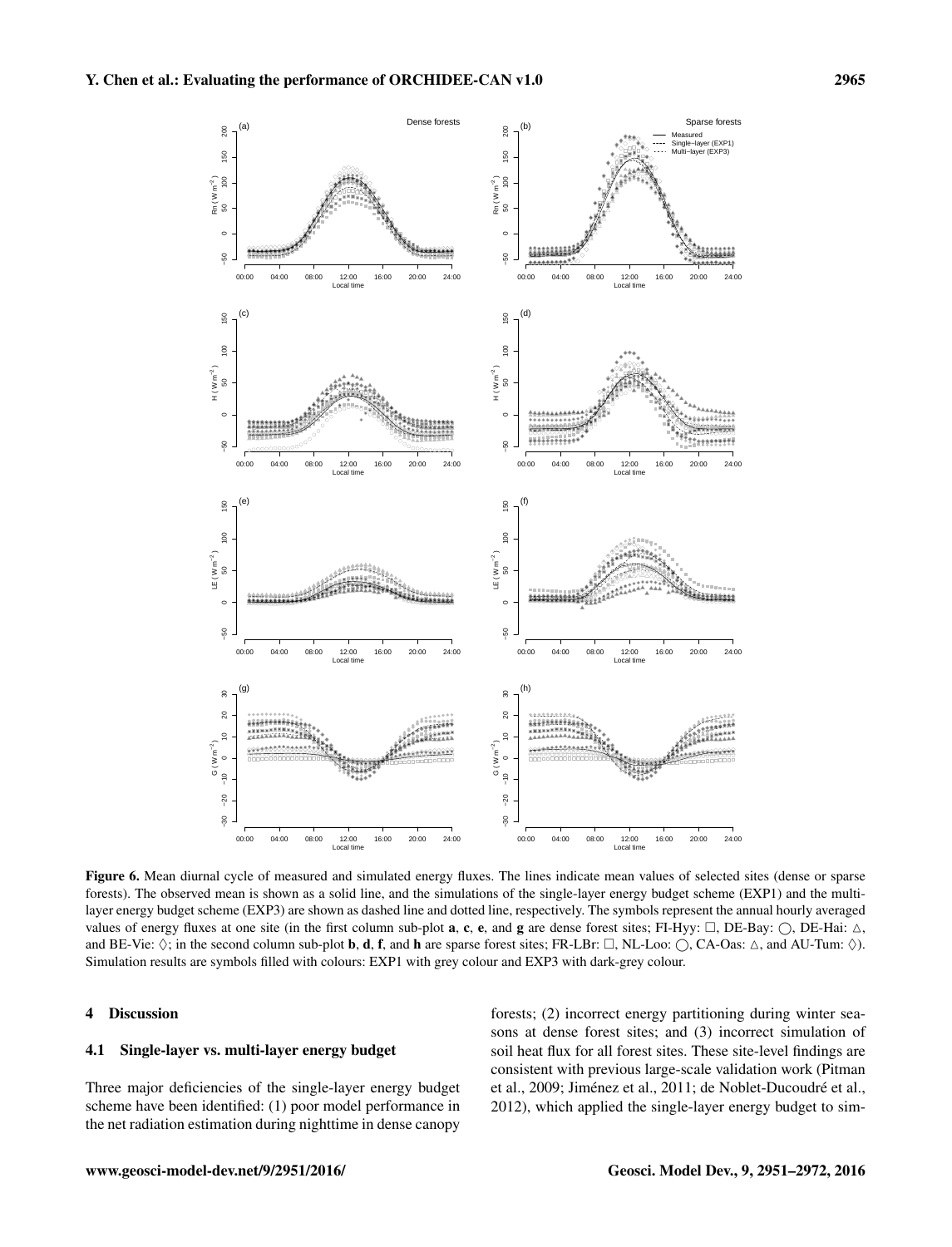<span id="page-15-0"></span>

Figure 7. Change in model performance, expressed as Taylor skill score, with increasing experimental complexity for both the singlelayer and multi-layer energy budget schemes for all eight study sites. EXP1: single-layer scheme with a prescribed LAI profile; EXP2: single-layer scheme with a simulated LAI profile; EXP3: multi-layer scheme with a prescribed LAI profile; EXP4: multilayer scheme with a simulated LAI profile.

ulate land surface fluxes dynamically and demonstrated that this approach has difficulties in the reproduction of surface energy fluxes.

In this study, we tried to overcome these difficulties by implementing a multi-layer energy budget scheme. The multilayer energy and water calculations make use of a vertically resolved radiation transfer scheme for shortwave and longwave radiation (replacing prescribed shortwave reflection values), a within-canopy wind velocity profile (replacing empirical formulations for roughness length), a vertical prognostic LAI profile (replacing a prescribed LAI value), within-canopy leaf boundary-layer resistance profiles for energy and water transport, a within-canopy stomatal resistance profile, a vertical discrete eddy diffusivity profile, and a soil– atmosphere layer conductivity.

This approach resulted in small improvements in simulating energy partitioning during nighttime for dense canopies, small losses in model performance in terms of energy partitioning for sparse canopies, and year-round gains in model performance for simulation of the ground heat flux. As such, the multi-layer energy and water vapour flux scheme did not solve the long-standing issues related to simulating nighttime energy partitioning [\(Jordan and Smith,](#page-20-20) [1994;](#page-20-20) [Prihodko et al.,](#page-21-18) [2008;](#page-21-18) [Wild,](#page-21-19) [2009;](#page-21-19) [He et al.,](#page-20-21) [2011\)](#page-20-21), but it succeeded in obtaining a similar model performance, while much of the empiricism of the big-leaf approach was replaced by a more realistic process description. A more realistic model description opens new avenues of research (see Sect. [4.3\)](#page-17-0).

#### 4.2 Parametrization approach

Despite the direction of the land surface model community towards the development of more mechanistic models, all large-scale land surface models contain an important level of empiricism. When the model is carefully developed and validated, the empirical parameters mimic an overly complex (for the purpose of the model) or incompletely understood process. As we tried to follow this philosophy, we believe that our parameters have a plausible natural background (Table [4\)](#page-5-1), but this does not overcome the issue of equifinality of the model. Ideally, future developments should aim at replacing such parameters by a more mechanistic approach if the empirical module represents a process that is at the core of the objectives of the model. In this study, the parametrization of the new scheme and its underlying processes revealed strengths and weaknesses of the model as well as avenues for future experimental work.

1. Within-canopy drag

For the inner-canopy drag parametrization, we modified an approach (Eq. [2\)](#page-4-2) that has previously only been tested and validated at grassland sites [\(Wohlfahrt and](#page-21-10) [Cernusca,](#page-21-10) [2002\)](#page-21-10). In that study, LAI was treated as equal to the plant area index (PAI), which is a separate measure that accounts not only for leaves, but also for other vegetation material such as stems and seed heads. In forests, however, the difference between LAI and PAI is made up of the branches and trunks and becomes especially important in winter in deciduous stands as canopy drag still exists. As a first parametrization this simplification allowed a better comparison with the observations and with the single-layer model. We applied a formulation that makes use of LAI and, by doing so, some model errors might have been introduced, especially for the deciduous forest sites. ORCHIDEE-CAN v1.0 now simulates both LAI and PAI, and so this enhanced approach could be adopted. Results confirmed that substituting PAI by LAI is acceptable during the leaf-on seasons.

Alternative approaches have been proposed by [Cescatti](#page-19-18) [and Marcolla](#page-19-18) [\(2004\)](#page-19-18). For example, the inner-canopy drag could also be modelled as the function of the percentage of horizontal gaps in the forest canopy – a canopy characteristic that is presently simulated in ORCHIDEE-CAN v1.0. Measurement sites such as DE-Bay or AU-Tum have detailed wind and vertical LAI profile observations and could thus be used in a pilot study for developing a suitable parametrization approach linking inner-canopy drag and shielding to the canopy gaps. Such a development would also meet the requirements for calculating drag and shielding following small-scale mortality from forest management, fires, wind damages, and pests.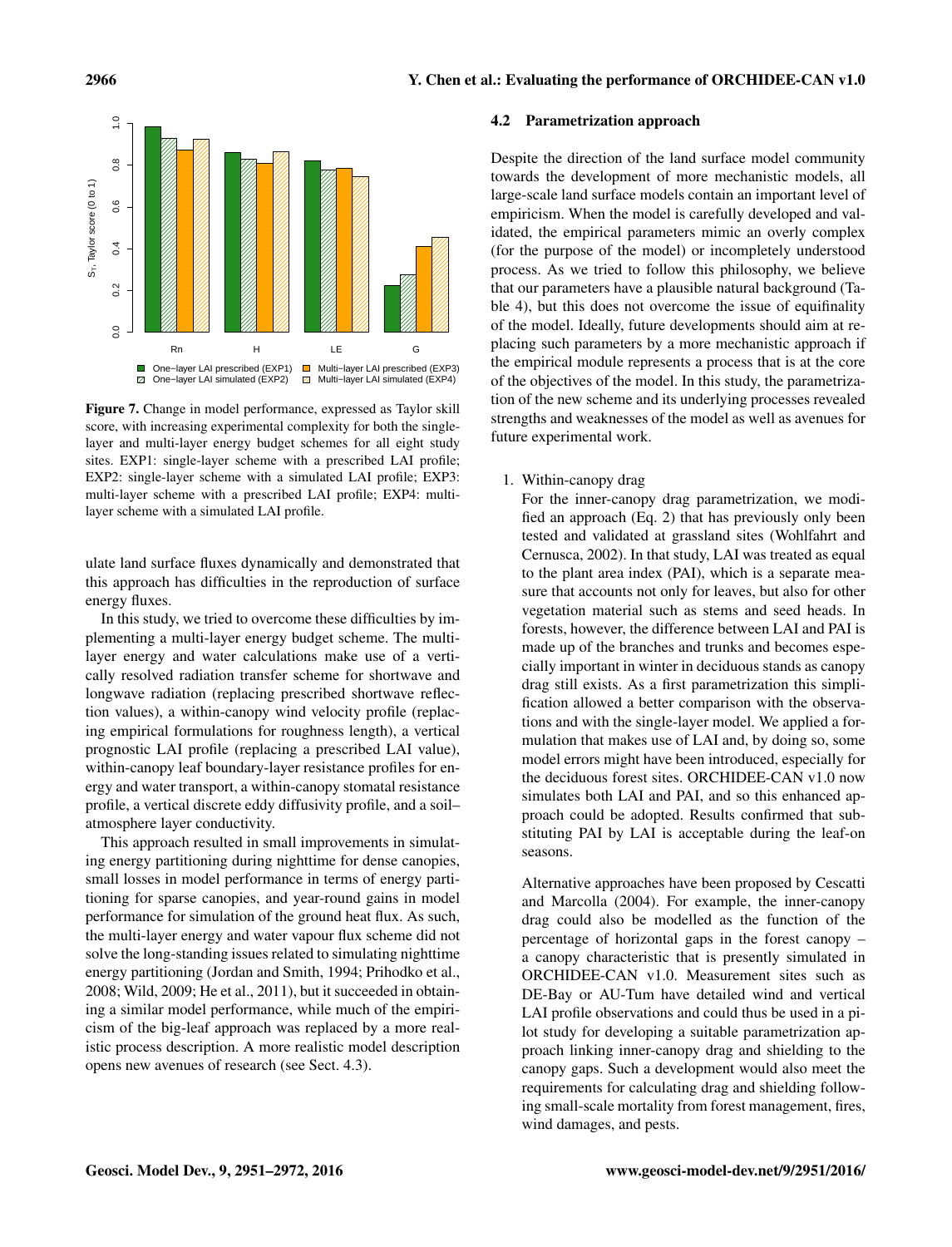<span id="page-16-0"></span>

Figure 8. Effect of under-story phenology on the vertical profile of the latent and sensible heat fluxes at the FR-LBr site. (a) Simulated latent heat flux assuming that the interface between the soil and the lowest atmospheric layer behaves as a bare soil (dotted line), a fully vegetated surface (dashed line), or a partly vegetated, partly bare surface where the ratio between bare soil and vegetated soil depends on the under-story phenology (full line). The observed profile is shown as black dots where the error bars denote the 5-day temporal variance. (b) Simulated sensible heat flux assuming that the interface between the soil and the lowest atmospheric layer behaves as a bare soil (dotted line) or a fully vegetated surface (dashed line), or depends on the under-story phenology (full line). The observed profile is shown as black dots where the error bars denote the 5-day temporal variance.

2. Within-canopy transport

In this study, within-canopy transport was parametrized by K-theory. A one-dimensional second-order closure model was applied to derive the within-canopy turbulence statistics, based both on the LAI profile and the canopy height. This approach has been reported to produce a reasonable approximation of above-canopy fluxes estimation, even if the within-canopy temperature and humidity gradients are not always well captured [\(Raupach,](#page-21-11) [1989\)](#page-21-11). As previous studies have demonstrated, incorrect estimation on gradients may be accommodated to some extent by introducing a scaling factor (Eq. [6\)](#page-6-1) to constrain the within-canopy transport [\(Makar et al.,](#page-20-16) [1999;](#page-20-16) [Wolfe et al.,](#page-21-12) [2011;](#page-21-12) [Ryder et al.,](#page-21-5) [2016\)](#page-21-5). Alternatively, such a scaling factor might vary in terms of the form of the canopy structure or openness, though the determination of the factor has yet to be adequately described due to a restricted range of measurements [\(McNaughton and Van Den Hurk,](#page-20-22) [1995;](#page-20-22) [Stroud](#page-21-20) [et al.,](#page-21-20) [2005\)](#page-21-20).

At sparse forest sites, the temperature measurements showed a general positive gradient during the daytime (Fig. S5 in the Supplement) and a negative gradient during the nighttime (not shown). For the sparse forests, the temperature gradient is even more complex, having

a negative or reversed gradient throughout the vertical profiles. By using the current parametrization approach, most of the sparse forest sites required a higher shear stress (a stronger threshold friction velocity  $a_7$ ) for the within-canopy mixing, compared to dense forest sites (Table S2 in the Supplement), in order to replicate the measurement results. This observation relates to a general difficulty in being able to simulate canopy transport based on limited general measurements [\(Stroud et al.,](#page-21-20) [2005\)](#page-21-20).

3. Sub-canopy and surface–atmosphere conditions In this study, we treated the under-story and over-story as the same species to construct the vertical LAI profile based on the observed LAI profile. This treatment only allowed the under-story growth to follow overstory canopy phenology. In fact, the forest floor is often occupied by plants with very different traits, of which one of the most obvious is the difference in leaf onset and/or leaf fall [\(Barr et al.,](#page-18-2) [2004\)](#page-18-2). Given the aforementioned model formulation, simulation of the under-story phenology and traits could be further improved in the future. For example, over-story and under-story vegetation could be simulated as different plant functional types or plant species within the same energy budget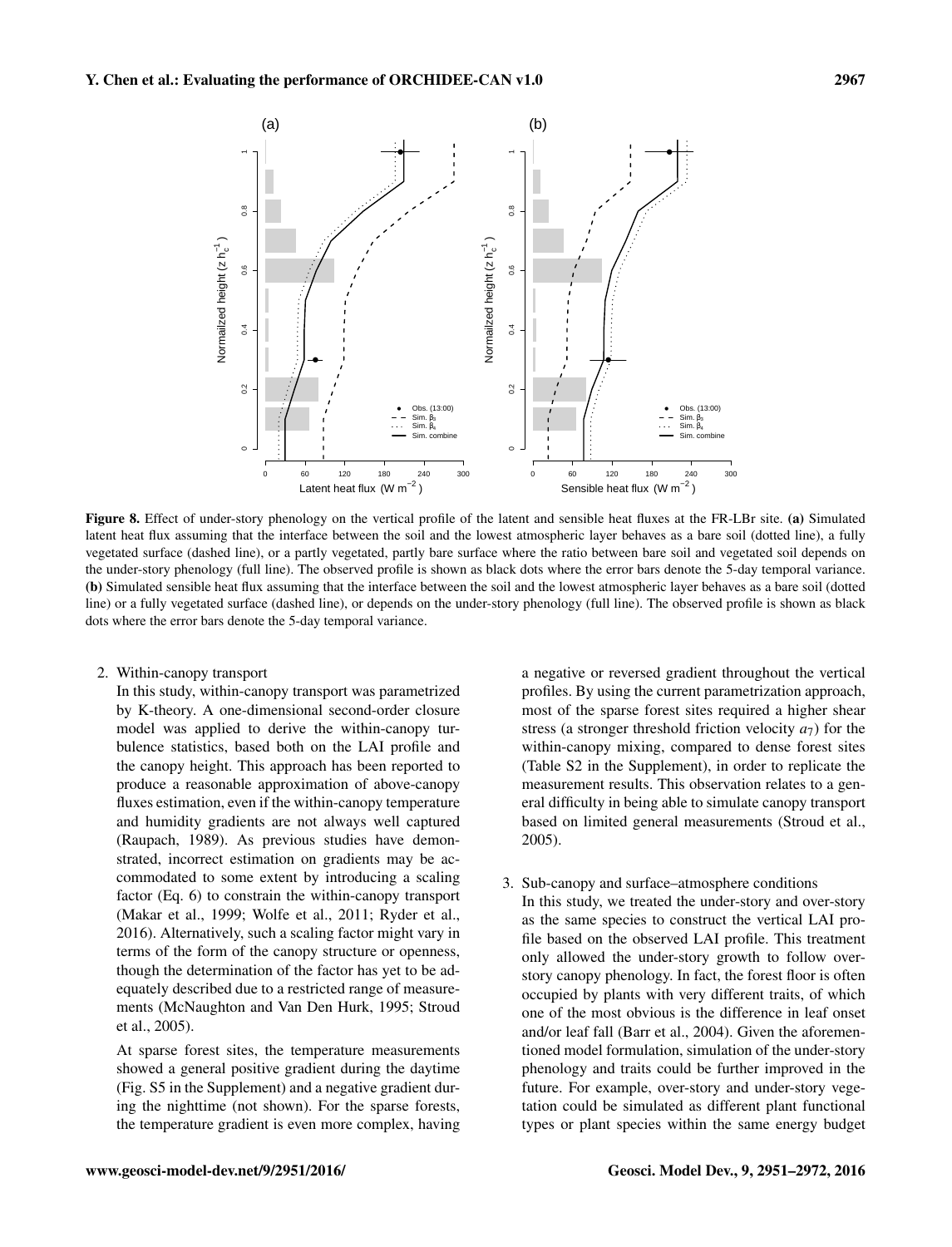column. Also, the microclimate created by the overstory could be used as an input to simulate the environmental conditions in the under-story.

Starting from the point of view of the interaction between ecosystems and the climate, we introduced a weighting factor  $(W_{sf})$  as a function of a long-term average temperature and light conditions (gap fraction), a transpiration fractions described as  $\beta_3$  in the model code and a soil evaporation fraction  $(\beta_4)$  as environmental factors to parametrize surface conductance (Fig. [8](#page-16-0) and consequently control the surface latent heat flux. This approach demonstrated the model's capability to simulate the flux profile in agreement with observations. It may, however, not be valid for the savanna ecosystem because the under-story phenology of this ecosystem relies on water availability in the top soil layer [\(Bal](#page-18-0)[docchi and Wilson,](#page-18-0) [2001;](#page-18-0) [Hutley et al.,](#page-20-23) [2000\)](#page-20-23), which is an environmental condition not accounted for in our approach. Furthermore, accounting for ecosystem-specific differences in root density profiles and aerial cover of the under-story might also help in the simulation of water and energy fluxes [\(El Masri et al.,](#page-19-19) [2015;](#page-19-19) [Launiainen](#page-20-3) [et al.,](#page-20-3) [2015\)](#page-20-3). From this perspective, detailed soil moisture profile observations would be very useful in developing a more advanced surface–atmosphere interface parametrization.

4. Mismatch between low-resolution driver data and vertically resolved vegetation layers

In this study an apparent mismatch was present between the low resolution of the driver data that contain information derived from several different land cover types and the highly resolved vertical layering of the canopy. When low-resolution driver data are used, the benefit from replacing the big-leaf approach in favour of a multi-layer approach becomes questionable.

In this study the spin-up of the soil water content made use of low-resolution driver data, but the simulations themselves were driven by spatially and temporally high-resolution site observations. Nevertheless, the apparent mismatch touches upon an interesting issue: how does one account for the average surface fluxes from the contribution of different subgrid-scale land cover types? The present ORCHIDEE single-layer model calculates a weighted average of different PFTs across a grid square to calculate a total representative flux. An alternative approach, and one that we are investigating using this multi-layer model in ORCHIDEE-CAN v1.0, is to calculate the heat fluxes of each vegetation type separately (sub-grid-scale modelling) so that the mixing occurs above the canopy.

5. The proposed parametrization approach and future work In general, we provide a simple but useful parametrization approach for the multi-layer energy budget scheme in the ORCHIDEE-CAN v1.0 global land surface model. Comparing with other studies [\(Ogée et al.,](#page-20-1) [2003;](#page-20-1) [Staudt et al.,](#page-21-4) [2011;](#page-21-4) [Launiainen et al.,](#page-20-3) [2015\)](#page-20-3), our approach directly determines the energy and water fluxes and successfully avoids the iterative processes to meet the numerical requirement. In total, a set of 12 parameters need to be prescribed and calibrated regarding the empirical representation of surface drag, turbulent mixing, sub-canopy phenology, and leaf–atmosphere coupling processes. Our approach presents a good performance at all study sites, though we may have some deficits in wind speed estimation.

In this study the model had been tested for several environmental conditions and demonstrated that the numerics can deal with the variation that can be found in global ecosystems. A separate parameter set for each site has been provided. Next, we will have to derive a single parameter set for each PFT and test how well the model reproduces global patterns in, for example, evapotranspiration. Only then will we be able to learn about the transferability of the parameters from the site level to the PFT level.

# <span id="page-17-0"></span>4.3 Increased model capacity

The innovation of the multi-layer energy and water scheme is the capacity to simulate the behaviour of fluxes within the canopy and the separation of the soil-level temperature from the temperature of the vegetation levels. The multilayer scheme helps to address how forest management such as thinning or shelterwood cutting may alter the forest– atmosphere coupling and resulting fluxes. It also paves the way for the consideration of mixed forests where different plant species or functional types can be in a different microclimatic environment to that of the high canopy. This capacity is essential for the following types of future potential applications.

- 1. The simulation of emission of biogenic volatile organic compounds (BVOCs) from plants, linking climate change, atmospheric chemistry, and the terrestrial biosphere. The implemented multi-layer energy and water budget calculates the leaf temperature and withincanopy radiation, and therefore would potentially allow us to simulate the emission of BVOCs, such as isoprene or monoterpene from plants [\(Guenther et al.,](#page-19-20) [1995,](#page-19-20) [2006\)](#page-19-21).
- 2. Natural disturbances, such as fires, pests, and windfall, can result in increases in leaf fall, individual tree mortality, or complete stand destruction [\(Lugo,](#page-20-24) [2008;](#page-20-24) [Seidl](#page-21-21) [et al.,](#page-21-21) [2011;](#page-21-21) [Yue et al.,](#page-21-22) [2014\)](#page-21-22), which in turn determine the vertical LAI profile. The implemented multi-layer energy and water budget scheme calculates the vertical eddy diffusivity and effective drag coefficient as a function of the vertical LAI profile; hence, the new scheme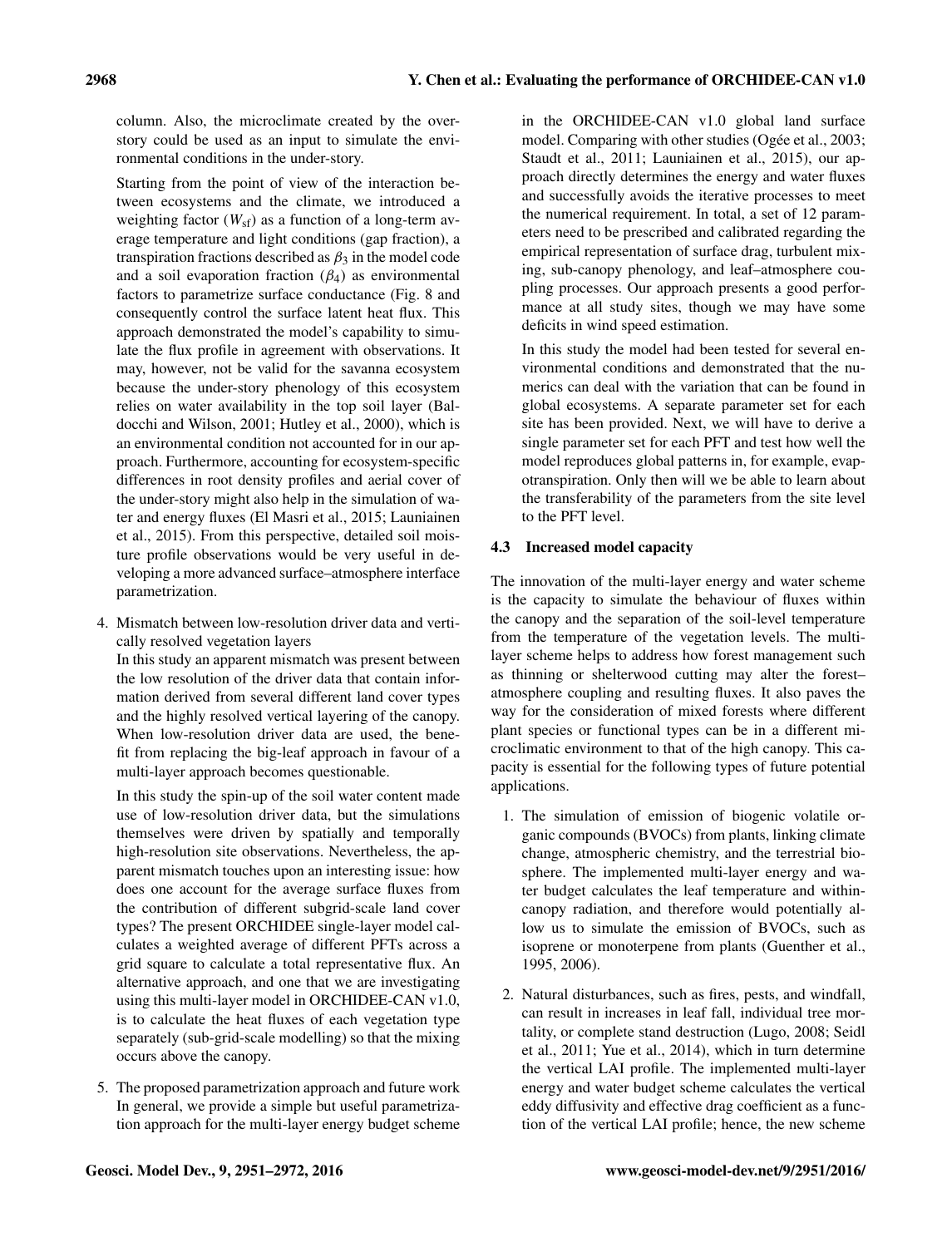allows the study of effects of changes in disturbance intensity on the energy budget and thus the climate system.

- 3. Forest canopy structure plays an important role in regulating the provision of forest ecosystem services such as maintaining biodiversity [\(Scheffers et al.,](#page-21-23) [2013;](#page-21-23) [De](#page-19-22)[fraeye et al.,](#page-19-22) [2014\)](#page-19-22) or regulating streamflow [\(Jack](#page-20-25)[son,](#page-20-25) [2005\)](#page-20-25). Therefore, structural changes to the forest canopy, through, for example, forest thinning or species changes, will reduce the buffering effect of the canopy. It is only with models including a multi-layer energy budget that an informed prediction of the long-term consequences of land-management policies can be made.
- 4. This work takes the first step in exploring the use of vertical canopy profiles in coupled vegetation/atmospheric models, particularly in relation to the calculation of GPP, which is sensitive to the vertical profiles of light, water and nitrogen [\(Bonan et al.,](#page-19-23) [2012,](#page-19-23) [2014\)](#page-19-3). To run at a regional or global scale, it is essential to first parametrize the model at the site level.

## 5 Conclusion

Although the first parametrization of a multi-layer energy and water budget scheme did not greatly improve the model performance over the use of the so-called big-leaf approach for energy and water calculations, it provides a more detailed description of the within-canopy micrometeorology of various forest types. A more detailed process description is essential when linking climate change to studies addressing, for example, species vulnerability to climate change, the climate feedbacks from different disturbance intensities, changes in under-story habitat following management changes, and BVOCs as a result of climate change.

In this study, multiple-site calibration and optimization were performed in order to better understand the functionality of the newly implemented multi-layer energy budget in ORCHIDEE-CAN v1.0. Developing the multi-layer energy budget requires accurate field measurements for model calibration and validation. Here we were able to collect and make use of many of the few data sets that exist for intensive in-canopy profile time series measurements. We suggest that more intensive field campaigns, with soil water content observations, especially during the winter season, would help in the development of a more reliable parametrization scheme for the within-canopy eddy diffusivity and soil– atmosphere interface conductance. For future model developments, adding an extra soil–atmosphere interface representation such as moss or herbs on the forest floor would be beneficial for a more complete multi-layer energy budget with the objective of describing the surface–atmosphere interface gas and water vapour exchanges.

#### 6 Code and data availability

The code and the run environment are open source. Nevertheless, readers interested in running ORCHIDEE-CAN v1.0 (revision 2754) are encouraged to contact the corresponding author for full details and the latest bug fixes. The ORCHIDEE-CAN branch is available via the follow web link: [https://forge.ipsl.jussieu.fr/orchidee/browser/branches/](https://forge.ipsl.jussieu.fr/orchidee/browser/branches/ORCHIDEE-DOFOCO/ORCHIDEE) [ORCHIDEE-DOFOCO/ORCHIDEE.](https://forge.ipsl.jussieu.fr/orchidee/browser/branches/ORCHIDEE-DOFOCO/ORCHIDEE)

# The Supplement related to this article is available online at [doi:10.5194/gmd-9-2951-2016-supplement.](http://dx.doi.org/10.5194/gmd-9-2951-2016-supplement)

*Author contributions.* Yiying Chen, James Ryder, and Sebastiaan Luyssaert developed the parametrization scheme. Yiying Chen, Sebastiaan Luyssaert, and Philippe Peylin designed the study and Yiying Chen wrote the manuscript with contributions from all co-authors. James Ryder, Matthew J. McGrath, Juliane Otto, Kim Naudts, Sebastiaan Luyssaert, and Aude Valade helped Yiying Chen with integrating the parametrization scheme for the multilayer energy budget in ORCHIDEE-CAN v1.0. Vladislav Bastrikov and Philippe Peylin provided the optimization tools and helped with the configuration of these tools. Eva van Gorsel, Vanessa Haverd, Bernard Heinesch, Alexander Knohl, Samuli Launiainen, Denis Loustau, Eddy Moors, Jérôme Ogée, Thomas Foken, and Timo Vessala provided field observations for all study sites.

*Acknowledgements.* Yiying Chen, James Ryder, Matthew J. Mc-Grath, Juliane Otto, Kim Naudts and Sebastiaan Luyssaert were funded through ERC starting grant 242564 (DOFOCO), and Aude Valade was funded through ADEME (BiCaFF). We thank the two anonymous reviewers for their very helpful observations and suggestions.

Edited by: J. Kala Reviewed by: two anonymous referees

#### References

- <span id="page-18-3"></span>Aubinet, M., Chermanne, B., Vandenhaute, M., Longdoz, B., Yernaux, M., and Laitat, E.: Long term carbon dioxide exchange above a mixed forest in the Belgian Ardennes, Agr. Forest Meteorol., 108, 293–315, doi[:10.1016/S0168-1923\(01\)00244-1,](http://dx.doi.org/10.1016/S0168-1923(01)00244-1) 2001.
- <span id="page-18-1"></span>Baldocchi, D.: A Multi-layer model for estimating sulfur dioxide deposition to a deciduous oak forest canopy, Atmos. Environ., 22, 869–884, doi[:10.1016/0004-6981\(88\)90264-8,](http://dx.doi.org/10.1016/0004-6981(88)90264-8) 1988.
- <span id="page-18-0"></span>Baldocchi, D. D. and Wilson, K. B.: Modeling  $CO<sub>2</sub>$  and water vapor exchange of a temperate broadleaved forest across hourly to decadal time scales, Ecol. Model., 142, 155–184, doi[:10.1016/S0304-3800\(01\)00287-3,](http://dx.doi.org/10.1016/S0304-3800(01)00287-3) 2001.
- <span id="page-18-2"></span>Barr, A. G., Black, T. A., Hogg, E. H., Kljun, N., Morgenstern, K., and Nesic, Z.: Inter-annual variability in the leaf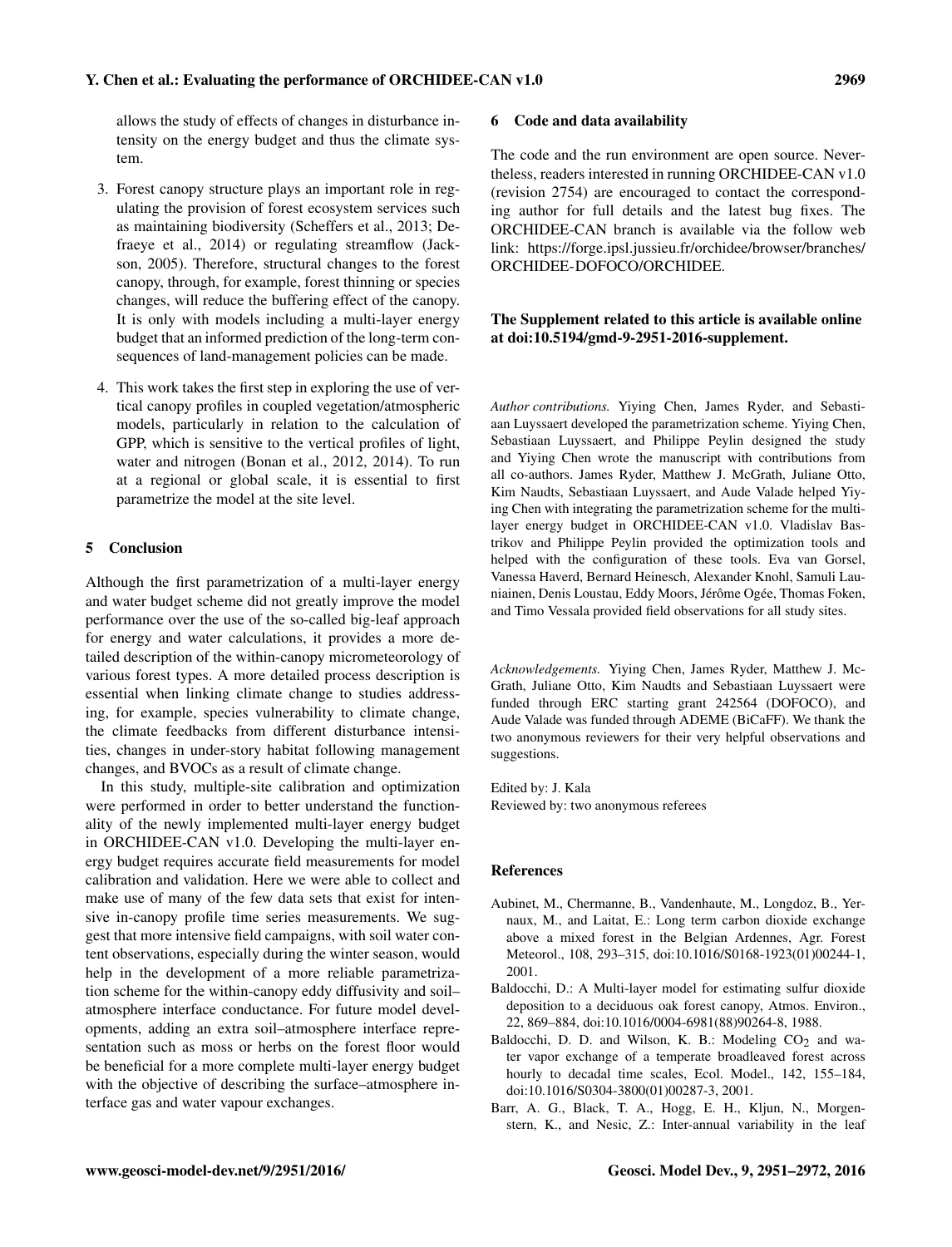area index of a boreal aspen-hazelnut forest in relation to net ecosystem production, Agr. Forest Meteorol., 126, 237–255, doi[:10.1029/2002JD003011,](http://dx.doi.org/10.1029/2002JD003011) 2004.

- <span id="page-19-1"></span>Bonan, G. B.: A land surface model (LSM version 1.0) for ecological, hydrological, and atmospheric studies, Technical description and user's guide, NCAR Tech. Note NCAR/TN-417+STR, Tech. rep., Boulder, Colorado, USA, 1996.
- <span id="page-19-23"></span>Bonan, G. B., Oleson, K. W., Fisher, R. A., Lasslop, G., and Reichstein, M.: Reconciling leaf physiological traits and canopy flux data: Use of the TRY and FLUXNET databases in the Community Land Model version 4, J. Geophys. Res.-Biogeo., 117, G02026, doi[:10.1029/2011JG001913,](http://dx.doi.org/10.1029/2011JG001913) 2012.
- <span id="page-19-3"></span>Bonan, G. B., Williams, M., Fisher, R. A., and Oleson, K. W.: Modeling stomatal conductance in the earth system: linking leaf water-use efficiency and water transport along the soil– plant–atmosphere continuum, Geosci. Model Dev., 7, 2193– 2222, doi[:10.5194/gmd-7-2193-2014,](http://dx.doi.org/10.5194/gmd-7-2193-2014) 2014.
- <span id="page-19-16"></span>Byrd, R. H., Lu, P., Nocedal, J., and Zhu, C.: A Limited Memory Algorithm for Bound Constrained Optimization, SIAM J. Sci. Comput., 16, 1190–1208, doi[:10.1137/0916069,](http://dx.doi.org/10.1137/0916069) 1995.
- <span id="page-19-18"></span>Cescatti, A. and Marcolla, B.: Drag coefficient and turbulence intensity in conifer canopies, Agr. Forest Meteorol., 121, 197–206, doi[:10.1016/j.agrformet.2003.08.028,](http://dx.doi.org/10.1016/j.agrformet.2003.08.028) 2004.
- <span id="page-19-11"></span>Chen, Y.-Y. and Li, M.-H.: Determining Adequate Averaging Periods and Reference Coordinates for Eddy Covariance Measurements of Surface Heat and Water Vapor Fluxes over Mountainous Terrain, Terr. Atmos. Ocean. Sci., 23, 685–701, doi[:10.3319/TAO.2012.05.02.01\(Hy\),](http://dx.doi.org/10.3319/TAO.2012.05.02.01(Hy)) 2012.
- <span id="page-19-8"></span>Collatz, G., Ribas-Carbo, M., and Berry, J.: Coupled Photosynthesis-Stomatal Conductance Model for Leaves of C4 Plants, Aust. J. Plant Physiol., 19, 519–538, doi[:10.1071/PP9920519,](http://dx.doi.org/10.1071/PP9920519) 1992.
- <span id="page-19-22"></span>Defraeye, T., Derome, D., Verboven, P., Carmeliet, J., and Nicolai, B.: Cross-scale modelling of transpiration from stomata via the leaf boundary layer, Ann. Bot., 114, 711–723, doi[:10.1093/aob/mct313,](http://dx.doi.org/10.1093/aob/mct313) 2014.
- <span id="page-19-17"></span>de Noblet-Ducoudré, N., Boisier, J.-P. P., Pitman, A., Bonan, G. B., Brovkin, V., Cruz, F., Delire, C., Gayler, V., van den Hurk, B. J. J. M., Lawrence, P. J., van der Molen, M. K., Müller, C., Reick, C. H., Strengers, B. J., and Voldoire, A.: Determining robust impacts of land-use-induced land cover changes on surface climate over North America and Eurasia: Results from the first set of LU-CID experiments, J. Climate, 25, 3261–3281, doi[:10.1175/JCLI-](http://dx.doi.org/10.1175/JCLI-D-11-00338.1)[D-11-00338.1,](http://dx.doi.org/10.1175/JCLI-D-11-00338.1) 2012.
- <span id="page-19-2"></span>Dickinson, R. E., Shaikh, M., Bryant, R., and Graumlich, L.: Interactive Canopies for a Climate Model, J. Climate, 11, 2823–2836, doi[:10.1175/1520-0442\(1998\)011<2823:ICFACM>2.0.CO;2,](http://dx.doi.org/10.1175/1520-0442(1998)011<2823:ICFACM>2.0.CO;2) 1998.
- <span id="page-19-12"></span>Dolman, A. J. and Wallace, J. S.: Lagrangian andKtheory approaches in modelling evaporation from sparse canopies, Q. J. Roy. Meteorol. Soc., 117, 1325–1340, doi[:10.1002/qj.49711750210,](http://dx.doi.org/10.1002/qj.49711750210) 1991.
- <span id="page-19-9"></span>Dolman, A. J., Moors, E. J., and Elbers, J. A.: The carbon uptake of a mid latitude pine forest growing on sandy soil, Agr. Forest Meteorol., 111, 157–170, doi[:10.1016/S0168-1923\(02\)00024-2,](http://dx.doi.org/10.1016/S0168-1923(02)00024-2) 2002.
- <span id="page-19-0"></span>Drobinski, P., Anav, A., Lebeaupin Brossier, C., Samson, G., Stéfanon, M., Bastin, S., Baklouti, M., Béranger, K., Beuvier, J., Bourdallé-Badie, R., Coquart, L., D'Andrea, F., de Noblet-

Ducoudré, N., Diaz, F., Dutay, J. C., Ethe, C., Foujols, M. A., Khvorostyanov, D., Madec, G., Mancip, M., Masson, S., Menut, L., Palmieri, J., Polcher, J., Turquety, S., Valcke, S., and Viovy, N.: Model of the Regional Coupled Earth system (MORCE): Application to process and climate studies in vulnerable regions, Environ. Modell. Softw., 35, 1–18, doi[:10.1016/j.envsoft.2012.01.017,](http://dx.doi.org/10.1016/j.envsoft.2012.01.017) 2012.

- <span id="page-19-4"></span>Ducoudré, N. I., Laval, K., and Perrier, A.: SECHIBA, a New Set of Parameterizations of the Hydrologic Exchanges at the Land-Atmosphere Interface within the LMD Atmospheric General Circulation Model, J. Climate, 6, 248–273, doi[:10.1175/1520-](http://dx.doi.org/10.1175/1520-0442(1993)006<0248:SANSOP>2.0.CO;2) [0442\(1993\)006<0248:SANSOP>2.0.CO;2,](http://dx.doi.org/10.1175/1520-0442(1993)006<0248:SANSOP>2.0.CO;2) 1993.
- <span id="page-19-13"></span>Dufresne, J.-L. and Ghattas, J.: Description du schema de la couche limite turbulente et l'interface avec la surface planetaire dans LMDZ, Tech. rep., LMDZ, Paris, France, 2009.
- <span id="page-19-19"></span>El Masri, B., Shu, S., and Jain, A. K.: Implementation of a dynamic rooting depth and phenology into a land surface model: Evaluation of carbon, water, and energy fluxes in the high latitude ecosystems, Agr. Forest Meteorol., 211–212, 85–99, doi[:10.1016/j.agrformet.2015.06.002,](http://dx.doi.org/10.1016/j.agrformet.2015.06.002) 2015.
- <span id="page-19-7"></span>Farquhar, G. D., von Caemmerer, S., and Berry, J. A.: A biochemical model of photosynthetic  $CO<sub>2</sub>$  assimilation in leaves of  $C<sub>3</sub>$ species, Planta, 90, 78–90, doi[:10.1007/BF00386231,](http://dx.doi.org/10.1007/BF00386231) 1980.
- <span id="page-19-10"></span>Foken, T., Meixner, F. X., Falge, E., Zetzsch, C., Serafimovich, A., Bargsten, A., Behrendt, T., Biermann, T., Breuninger, C., Dix, S., Gerken, T., Hunner, M., Lehmann-Pape, L., Hens, K., Jocher, G., Kesselmeier, J., Lüers, J., Mayer, J.-C., Moravek, A., Plake, D., Riederer, M., Rütz, F., Scheibe, M., Siebicke, L., Sörgel, M., Staudt, K., Trebs, I., Tsokankunku, A., Welling, M., Wolff, V., and Zhu, Z.: Coupling processes and exchange of energy and reactive and non-reactive trace gases at a forest site – results of the EGER experiment, Atmos. Chem. Phys., 12, 1923–1950, doi[:10.5194/acp-12-1923-2012,](http://dx.doi.org/10.5194/acp-12-1923-2012) 2012.
- <span id="page-19-5"></span>Gao, W., Shaw, R. H., and Paw U, K. T.: Observation of organized structure in turbulent flow within and above a forest canopy, Bound.-Lay. Meteorol., 47, 349–377, doi[:10.1007/BF00122339,](http://dx.doi.org/10.1007/BF00122339) 1989.
- <span id="page-19-15"></span>Garratt, J. R.: The Atmospheric Boundary Layer, Cambridge University Press, New York, USA, 1992.
- <span id="page-19-14"></span>Grace, J.: The turbulent boundary layer over a flapping Populus leaf, Plant Cell Environ., 1, 35–38, doi[:10.1111/j.1365-](http://dx.doi.org/10.1111/j.1365-3040.1978.tb00743.x) [3040.1978.tb00743.x,](http://dx.doi.org/10.1111/j.1365-3040.1978.tb00743.x) 1978.
- <span id="page-19-6"></span>Gu, L., Shugart, H. H., Fuentes, J. D., Black, T., and Shewchuk, S. R.: Micrometeorology, biophysical exchanges and NEE decomposition in a two-story boreal forest – development and test of an integrated model, Agr. Forest Meteorol., 94, 123–148, doi[:10.1016/S0168-1923\(99\)00006-4,](http://dx.doi.org/10.1016/S0168-1923(99)00006-4) 1999.
- <span id="page-19-20"></span>Guenther, A., Hewitt, C. N., Erickson, D., Fall, R., Geron, C., Graedel, T., Harley, P., Klinger, L., Lerdau, M., Mckay, W. A., Pierce, T., Scholes, B., Steinbrecher, R., Tallamraju, R., Taylor, J., and Zimmerman, P.: A global model of natural volatile organic compound emissions, J. Geophys. Res., 100, 8873, doi[:10.1029/94JD02950,](http://dx.doi.org/10.1029/94JD02950) 1995.
- <span id="page-19-21"></span>Guenther, A., Karl, T., Harley, P., Wiedinmyer, C., Palmer, P. I., and Geron, C.: Estimates of global terrestrial isoprene emissions using MEGAN (Model of Emissions of Gases and Aerosols from Nature), Atmos. Chem. Phys., 6, 3181–3210, doi[:10.5194/acp-6-](http://dx.doi.org/10.5194/acp-6-3181-2006) [3181-2006,](http://dx.doi.org/10.5194/acp-6-3181-2006) 2006.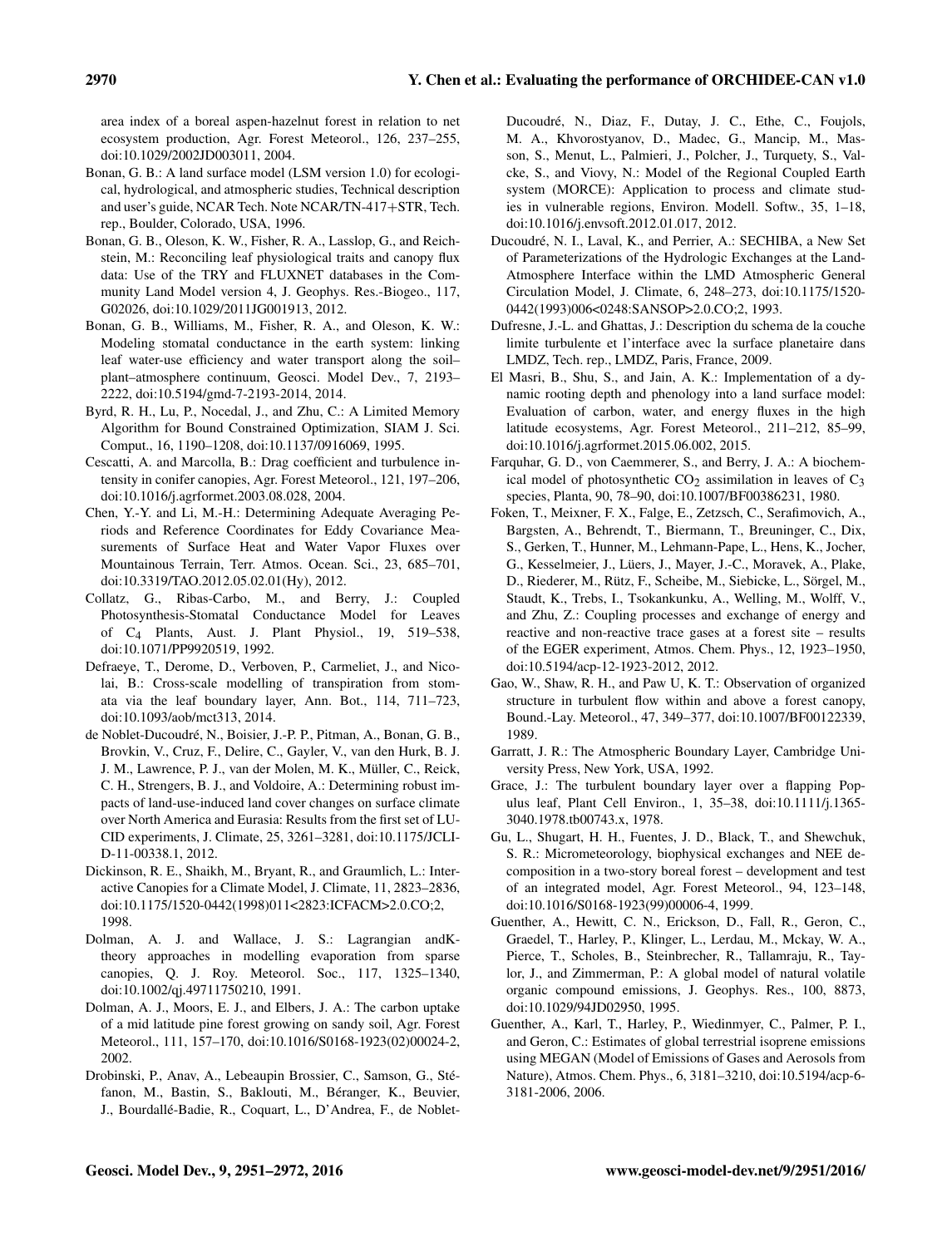#### Y. Chen et al.: Evaluating the performance of ORCHIDEE-CAN v1.0 2971

- <span id="page-20-15"></span>Haverd, V., Leuning, R., Griffith, D., Gorsel, E. V., and Cuntz, M.: The Turbulent Lagrangian Time Scale in Forest Canopies Constrained by Fluxes, Concentrations and Source Distributions, Bound.-Lay. Meteorol., 130, 209–228, doi[:10.1007/s10546-008-](http://dx.doi.org/10.1007/s10546-008-9344-4) [9344-4,](http://dx.doi.org/10.1007/s10546-008-9344-4) 2009.
- <span id="page-20-2"></span>Haverd, V., Lovell, J. L., Cuntz, M., Jupp, D. L. B., Newnham, G. J., and Sea, W.: The Canopy Semi-analytic P gap And Radiative Transfer (CanSPART) model: Formulation and application, Agr. Forest Meteorol., 160, 14–35, doi[:10.1016/j.agrformet.2012.01.018,](http://dx.doi.org/10.1016/j.agrformet.2012.01.018) 2012.
- <span id="page-20-21"></span>He, Y., De Wekker, S. F., Fuentes, J. D., and D'Odorico, P.: Coupled land-atmosphere modeling of the effects of shrub encroachment on nighttime temperatures, Agr. Forest Meteorol., 151, 1690– 1697, doi[:10.1016/j.agrformet.2011.07.005,](http://dx.doi.org/10.1016/j.agrformet.2011.07.005) 2011.
- <span id="page-20-23"></span>Hutley, L. B., O'Grady, A. P., and Eamus, D.: Evapotranspiration from eucalypt open-forest savanna of northern australia, Funct. Ecol., 14, 183–194, doi[:10.1046/j.1365-2435.2000.00416.x,](http://dx.doi.org/10.1046/j.1365-2435.2000.00416.x) 2000.
- <span id="page-20-25"></span>Jackson, R. B.: Trading Water for Carbon with Biological Carbon Sequestration, Science, 310, 1944–1947, doi[:10.1126/science.1119282,](http://dx.doi.org/10.1126/science.1119282) 2005.
- <span id="page-20-0"></span>Jiménez, C., Prigent, C., Mueller, B., Seneviratne, S. I., Mc-Cabe, M. F., Wood, E. F., Rossow, W. B., Balsamo, G., Betts, A. K., Dirmeyer, P. A., Fisher, J. B., Jung, M., Kanamitsu, M., Reichle, R. H., Reichstein, M., Rodell, M., Sheffield, J., Tu, K., and Wang, K.: Global intercomparison of 12 land surface heat flux estimates, J. Geophys. Res.-Atmos., 116, D02102, doi[:10.1029/2010JD014545,](http://dx.doi.org/10.1029/2010JD014545) 2011.
- <span id="page-20-20"></span>Jordan, D. and Smith, W.: Energy balance analysis of nighttime leaf temperatures and frost formation in a subalpine environment, Agr. Forest Meteorol., 71, 359–372, doi[:10.1016/0168-](http://dx.doi.org/10.1016/0168-1923(94)90020-5) [1923\(94\)90020-5,](http://dx.doi.org/10.1016/0168-1923(94)90020-5) 1994.
- <span id="page-20-11"></span>Knohl, A., Schulze, E. D., Kolle, O., and Buchmann, N.: Large carbon uptake by an unmanaged 250-year-old deciduous forest in Central Germany, Agr. Forest Meteorol., 118, 151–167, doi[:10.1016/S0168-1923\(03\)00115-1,](http://dx.doi.org/10.1016/S0168-1923(03)00115-1) 2003.
- <span id="page-20-4"></span>Krinner, G., Viovy, N., de Noblet-Ducoudré, N., Ogée, J., Polcher, J., Friedlingstein, P., Ciais, P., Sitch, S., and Prentice, I. C.: A dynamic global vegetation model for studies of the coupled atmosphere-biosphere system, Global Biogeochem. Cy., 19, GB1015, doi[:10.1029/2003GB002199,](http://dx.doi.org/10.1029/2003GB002199) 2005.
- <span id="page-20-13"></span>Kuppel, S., Peylin, P., Maignan, F., Chevallier, F., Kiely, G., Montagnani, L., and Cescatti, A.: Model–data fusion across ecosystems: from multisite optimizations to global simulations, Geosci. Model Dev., 7, 2581–2597, doi[:10.5194/gmd-7-2581-](http://dx.doi.org/10.5194/gmd-7-2581-2014) [2014,](http://dx.doi.org/10.5194/gmd-7-2581-2014) 2014.
- <span id="page-20-19"></span>Kustas, W. P., Prueger, J. H., Hatfield, J. L., Ramalingam, K., and Hipps, L. E.: Variability in soil heat flux from a mesquite dune site, Agr. Forest Meteorol., 103, 249–264, doi[:10.1016/S0168-](http://dx.doi.org/10.1016/S0168-1923(00)00131-3) [1923\(00\)00131-3,](http://dx.doi.org/10.1016/S0168-1923(00)00131-3) 2000.
- <span id="page-20-12"></span>Laitat, E., Chermanne, B., and Portier, B.: Biomass, carbon and nitrogen allocation in open top chambers under ambient and elevated CO<sub>2</sub> and in a mixed forest stand A tentative approach for scaling up from the experiments of Vielsalm, in: Forest Ecosystem Modelling, Upscaling and Remote Sensing, 33–59, Academic Publishing, The Hague, the Netherlands, 1998.
- <span id="page-20-8"></span>Launiainen, S., Vesala, T., Mölder, M., Mammarella, I., Smolander, S., Rannik, Ü., Kolari, P., Hari, P., Lindroth, A., and Katul, G. G.: Vertical variability and effect of stability on turbulence character-

istics down to the floor of a pine forest, Tellus B, 59, 919–936, doi[:10.1111/j.1600-0889.2007.00313.x,](http://dx.doi.org/10.1111/j.1600-0889.2007.00313.x) 2007.

- <span id="page-20-3"></span>Launiainen, S., Katul, G. G., Lauren, A., and Kolari, P.: Coupling boreal forest  $CO<sub>2</sub>$ ,  $H<sub>2</sub>O$  and energy flows by a vertically structured forest canopy – Soil model with separate bryophyte layer, Ecol. Model., 312, 385–405, doi[:10.1016/j.ecolmodel.2015.06.007,](http://dx.doi.org/10.1016/j.ecolmodel.2015.06.007) 2015.
- <span id="page-20-10"></span>Lovell, J., Haverd, V., Jupp, D., and Newnham, G.: The Canopy Semi-analytic Pgap And Radiative Transfer (CanSPART) model: Validation using ground based lidar, Agr. Forest Meteorol., 158– 159, 1–12, doi[:10.1016/j.agrformet.2012.01.020,](http://dx.doi.org/10.1016/j.agrformet.2012.01.020) 2012.
- <span id="page-20-24"></span>Lugo, A. E.: Visible and invisible effects of hurricanes on forest ecosystems: an international review, Austral Ecol., 33, 368–398, doi[:10.1111/j.1442-9993.2008.01894.x,](http://dx.doi.org/10.1111/j.1442-9993.2008.01894.x) 2008.
- <span id="page-20-14"></span>MacBean, N., Maignan, F., Peylin, P., Bacour, C., Bréon, F.-M., and Ciais, P.: Using satellite data to improve the leaf phenology of a global terrestrial biosphere model, Biogeosciences, 12, 7185– 7208, doi[:10.5194/bg-12-7185-2015,](http://dx.doi.org/10.5194/bg-12-7185-2015) 2015.
- <span id="page-20-17"></span>Maignan, F., Bréon, F.-M., Chevallier, F., Viovy, N., Ciais, P., Garrec, C., Trules, J., and Mancip, M.: Evaluation of a Global Vegetation Model using time series of satellite vegetation indices, Geosci. Model Dev., 4, 1103–1114, doi[:10.5194/gmd-4-1103-](http://dx.doi.org/10.5194/gmd-4-1103-2011) [2011,](http://dx.doi.org/10.5194/gmd-4-1103-2011) 2011.
- <span id="page-20-16"></span>Makar, P. A., Fuentes, J. D., Wang, D., Staebler, R. M., and Wiebe, H. A.: Chemical processing of biogenic hydrocarbons within and above a temperate deciduous forest, J. Geophys. Res., 104, 3581, doi[:10.1029/1998JD100065,](http://dx.doi.org/10.1029/1998JD100065) 1999.
- <span id="page-20-7"></span>Massman, W. J. and Weil, J. C.: An analytical one-dimensional second-order closure model of turbulence statistics and the Lagrangian time scale within and above plant canopies of arbitrary structure, Bound.-Lay. Meteorol., 91, 81–107, doi[:10.1023/A:1001810204560,](http://dx.doi.org/10.1023/A:1001810204560) 1999.
- <span id="page-20-18"></span>Mayocchi, C. and Bristow, K.: Soil surface heat flux: some general questions and comments on measurements, Agr. Forest Meteorol., 75, 43–50, doi[:10.1016/0168-1923\(94\)02198-S,](http://dx.doi.org/10.1016/0168-1923(94)02198-S) 1995.
- <span id="page-20-6"></span>McGrath, M. J., Pinty, B., Ryder, J., Otto, J., and Luyssaert, S.: A multilevel canopy radiative transfer scheme based on a domainaveraged structure factor, in preparation, 2016.
- <span id="page-20-22"></span>McNaughton, K. G. and Van Den Hurk, B. J. J. M.: A "Lagrangian" revision of the resistors in the two-layer model for calculating the energy budget of a plant canopy, Bound.-Lay. Meteorol., 74, 261–288, doi[:10.1007/BF00712121,](http://dx.doi.org/10.1007/BF00712121) 1995.
- <span id="page-20-9"></span>Moors, E. J.: Water Use of Forests in the Netherlands, PhD thesis, Wageningen, the Netherlands, 2012.
- <span id="page-20-5"></span>Naudts, K., Ryder, J., McGrath, M. J., Otto, J., Chen, Y., Valade, A., Bellasen, V., Berhongaray, G., Bönisch, G., Campioli, M., Ghattas, J., De Groote, T., Haverd, V., Kattge, J., MacBean, N., Maignan, F., Merilä, P., Penuelas, J., Peylin, P., Pinty, B., Pretzsch, H., Schulze, E. D., Solyga, D., Vuichard, N., Yan, Y., and Luyssaert, S.: A vertically discretised canopy description for ORCHIDEE (SVN r2290) and the modifications to the energy, water and carbon fluxes, Geosci. Model Dev., 8, 2035–2065, doi[:10.5194/gmd-8-2035-2015,](http://dx.doi.org/10.5194/gmd-8-2035-2015) 2015.
- <span id="page-20-1"></span>Ogée, J., Brunet, Y., Loustau, D., Berbigier, P., and Delzon, S.: MuSICA, a CO<sub>2</sub>, water and energy multilayer, multileaf pine forest model: Evaluation from hourly to yearly time scales and sensitivity analysis, Glob. Change Biol., 9, 697–717, doi[:10.1046/j.1365-2486.2003.00628.x,](http://dx.doi.org/10.1046/j.1365-2486.2003.00628.x) 2003.